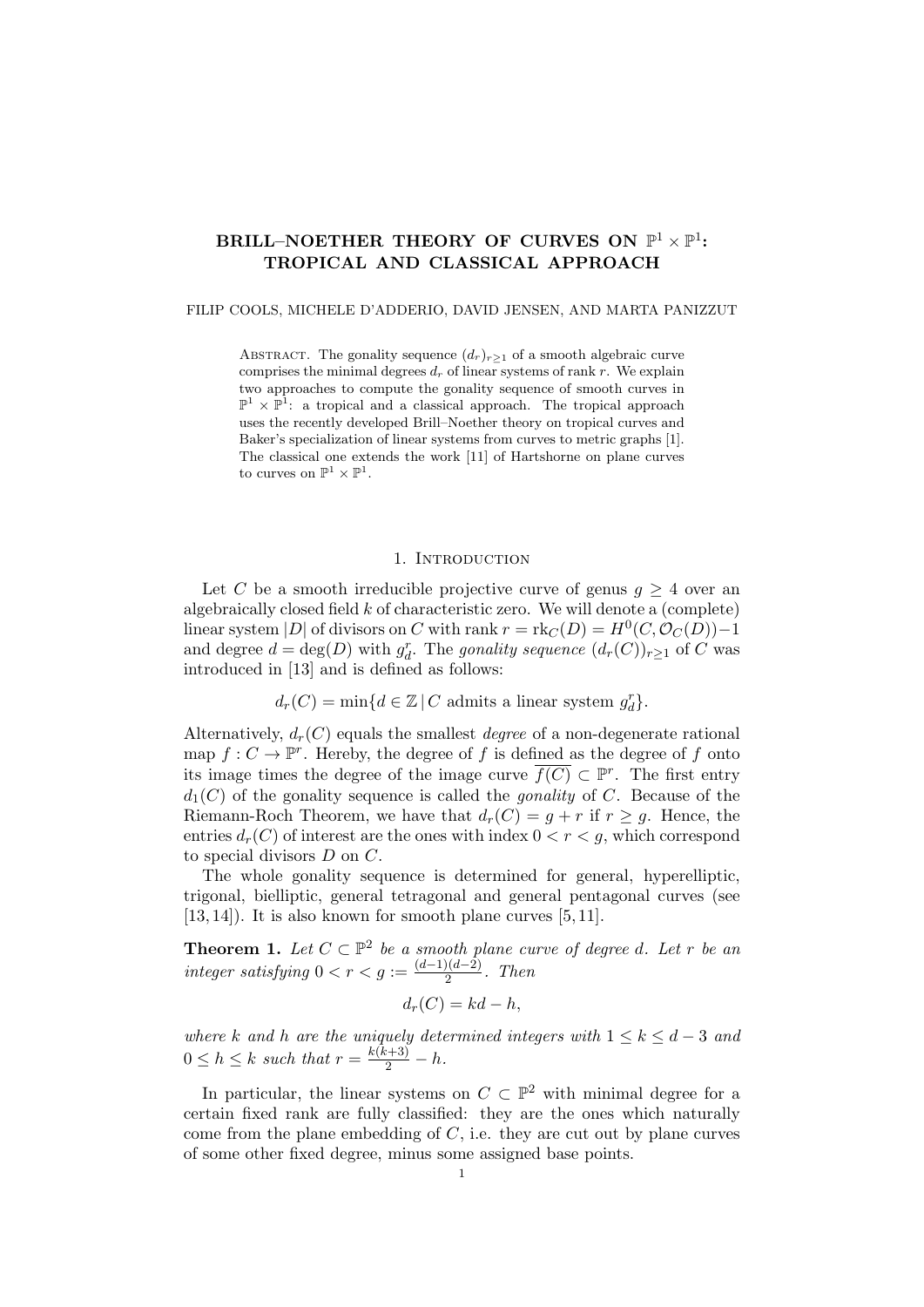In this article, we compute the gonality sequence of smooth curves C on  $\mathbb{P}^1 \times \mathbb{P}^1$ , extending the result on plane curves. In order to state the main result, we introduce some notations: for  $m, n \in \mathbb{Z}_{>0}$  and  $0 < r < q$  with  $g = (m-1)(n-1)$ , let  $I_r$  be the set of triples  $(a, b, h) \in \mathbb{Z}^3$  satisfying

 $0 \le a \le m-1$ ,  $0 \le b \le n-1$ ,  $h > 0$  and  $r = (a+1)(b+1) - 1 - h$ ,

and define

$$
\delta_r(m, n) = \min\{an + bm - h \mid (a, b, h) \in I_r\}.
$$

**Theorem 2.** Let C be a smooth curve of bidegree  $(m, n)$  on  $\mathbb{P}^1 \times \mathbb{P}^1$ . Then  $d_r(C) = \delta_r(m, n)$  for all  $0 < r < g(C) = (m - 1)(n - 1)$ .

**Remark 3.** In [13], given a smooth curve with gonality sequence  $(d_r)_r$ , the authors investigate whether the slope inequality  $\frac{d_r}{r} \geq \frac{d_{r+1}}{r+1}$  is satisfied. Although for most curves this inequality is valid everywhere, there are counterexamples of curves where the inequality is violated for some rank values. The latter is also the case for smooth curves on  $\mathbb{P}^1 \times \mathbb{P}^1$ . For example, if we fix the bidegree  $(m, n) = (7, 5)$ , then the slope inequality is violated at  $r = 5$ (since  $d_5 = 17$  and  $d_6 = 21$ ) and at  $r = 11$  (since  $d_{11} = 29$  and  $d_{12} = 32$ ).

We will present two ways to attack the problem: a combinatorial and an algebro-geometric way. The tropical approach relies on the theory of linear systems on metric graphs/tropical curves, which has been introduced in  $[1, 10, 16]$ . Using this theory, we can also introduce the gonality sequence  $(d_r(\Gamma))_{r>1}$  for metric graphs Γ:

$$
d_r(\Gamma) = \min\{d \in \mathbb{Z} \mid \exists D \in \text{Div}(\Gamma) : \text{deg}(D) = d \text{ and } \text{rk}_{\Gamma}(D) \geq r\}.
$$

If the metric graph  $\Gamma$  has genus g, we again have that  $d_r(\Gamma) = g+r$  for  $r \geq g$ , because of the Riemann–Roch Theorem for metric graphs (see [3, 10, 16]). Here, we will focus on the metric complete bipartite graph  $K_{m,n}$  with all edge lengths equal to one.

**Theorem 4.** For  $0 < r < g(K_{m,n}) = (m-1)(n-1)$ , we have that  $d_r(K_{m,n}) = \delta_r(m,n).$ 

Using a degeneration of bidegree- $(m, n)$  curves to a union of  $m + n$  lines and Baker's Specialization Lemma [1, Lemma 2.8], we prove Theorem 2 for *generic* bidegree- $(m, n)$  curves (see Corollary 24 for the details).

To settle Theorem 2 for *arbitrary* smooth bidegree- $(m, n)$  curves, we make use of the notion of generalized divisors on Gorenstein curves, which has been developed in [11] by Hartshorne to fix Noether's incomplete proof [17] of Theorem 1. We adapt Hartshorne's argument to curves on  $\mathbb{P}^1 \times \mathbb{P}^1$ .

The setup of the paper is as follows. In Section 2, we show that the minimum formula  $\delta_r(m,n)$  is an upper bound for the entry  $d_r(C)$  of the gonality sequence of a bidegree- $(m, n)$  curve C. In Section 3, we provide a characterization for reduced divisors on metric graphs, which we believe to be of interest on its own. Theorem 4 is proven in Section 4. Finally, in Section 5, we establish Theorem 2 using Hartshorne's methods.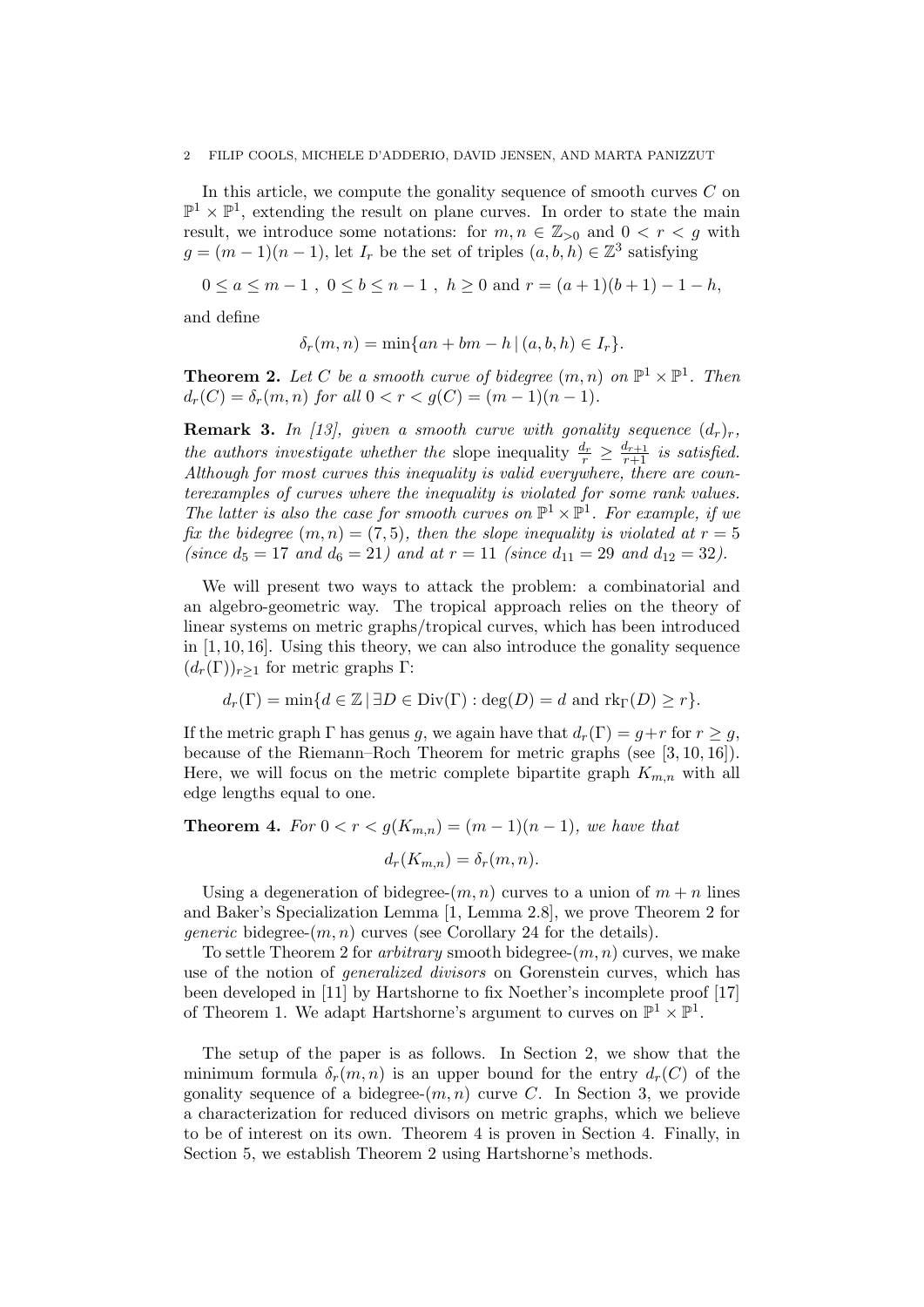BRILL–NOETHER THEORY OF CURVES ON  $\mathbb{P}^1 \times \mathbb{P}^1$ : TROPICAL AND CLASSICAL APPROACH 3

# 2. THE UPPER BOUND FOR SMOOTH CURVES ON  $\mathbb{P}^1 \times \mathbb{P}^1$

Let  $k$  be an algebraically closed field of characteristic zero and denote  $S = \mathbb{P}^1 \times \mathbb{P}^1$ . We recall that S has two line rulings:

$$
R_1 = \{ \{P\} \times \mathbb{P}^1 \mid P \in \mathbb{P}^1 \} \text{ and } R_2 = \{ \mathbb{P}^1 \times \{Q\} \mid Q \in \mathbb{P}^1 \}.
$$

If  $L_1 \in R_1$  and  $L_2 \in R_2$ , then  $Pic(S) = \mathbb{Z}[L_1] + \mathbb{Z}[L_2]$ , with intersection numbers given by  $L_1 \cdot L_1 = L_2 \cdot L_2 = 0$  and  $L_1 \cdot L_2 = 1$ . The anti-canonical class of S is equal to  $2[L_1] + 2[L_2]$ .

Consider a smooth curve  $C \subset S$  of bidegree  $(m, n)$ , i.e.

$$
[C] = m[L_1] + n[L_2].
$$

Note that C has genus  $g(C) = (m-1)(n-1)$ . For  $i \in \{1,2\}$ , write  $D_i$  to denote the divisor on C cut out by  $L_i$ . Hence, we have that  $deg(D_1) = n$ ,  $deg(D_2) = m$  and  $rk_C(D_1) = rk_C(D_2) = 1$ . In fact, the gonality  $d_1(C)$  of C is equal to  $\min\{m, n\}$  (see e.g. [4, Corollary 6.2]).

Remark 5. Consider the map

$$
\varphi: k^2 \to \mathbb{P}^3 : (x, y) \to (1 : x : y : xy).
$$

Then  $S = \overline{im(\varphi)}$ , the ruling  $R_1$  consists of the lines on S with fixed x-value and the ruling  $R_2$  of lines with fixed y-value. The curve  $C$  corresponds to (the zero set of) a bivariate polynomial f of the form  $\sum_{i=0}^{m} \sum_{j=0}^{n} a_{i,j} x^{i} y^{j}$ , where the coefficients  $a_{i,j} \in k$ .

**Lemma 6.** If  $a, b \in \mathbb{Z}$  with  $0 \le a \le m-1$  and  $0 \le b \le n-1$ , then

$$
rk_C(aD_1 + bD_2) = (a+1)(b+1) - 1.
$$

*Proof.* Consider the exact sequence of sheaves of  $\mathcal{O}_S$ -modules

$$
0 \to \mathcal{O}_S(-C) \to \mathcal{O}_S \to \mathcal{O}_C \to 0.
$$

Since  $C \sim mL_1 + nL_2$ , we also have

$$
0 \to \mathcal{O}_S(-mL_1 - nL_2) \to \mathcal{O}_S \to \mathcal{O}_C \to 0.
$$

We tensor the former exact sequence with  $\mathcal{O}_S(aL_1 + bL_2)$  to obtain

$$
0 \to \mathcal{O}_S(-(m-a)L_1-(n-b)L_2) \to \mathcal{O}_S(aL_1+bL_2) \to \mathcal{O}_C(aD_1+bD_2) \to 0.
$$

Taking cohomology gives us the long exact sequence

$$
0 \to H^0(S, -(m-a)L_1 - (n-b)L_2) \to H^0(S, aL_1 + bL_2)
$$
  
\n
$$
\to H^0(C, aD_1 + bD_2) \to H^1(S, -(m-a)L_1 - (n-b)L_2) \to \cdots,
$$

where we have abbreviated cohomology spaces  $H^i(X, \mathcal{O}_X(D))$  by  $H^i(X, D)$ . Using [8, Prop.4.3.3], we have that

$$
h0(S, -(m-a)L1 - (n - b)L2) = 0 \text{ and } h0(S, aL1 + bL2) = (a + 1)(b + 1).
$$

Hence, it suffices to check that  $H^1(S, -(m-a)L_1 - (n-b)L_2) = 0$ , which follows from the Batyrev-Borisov Vanishing Theorem.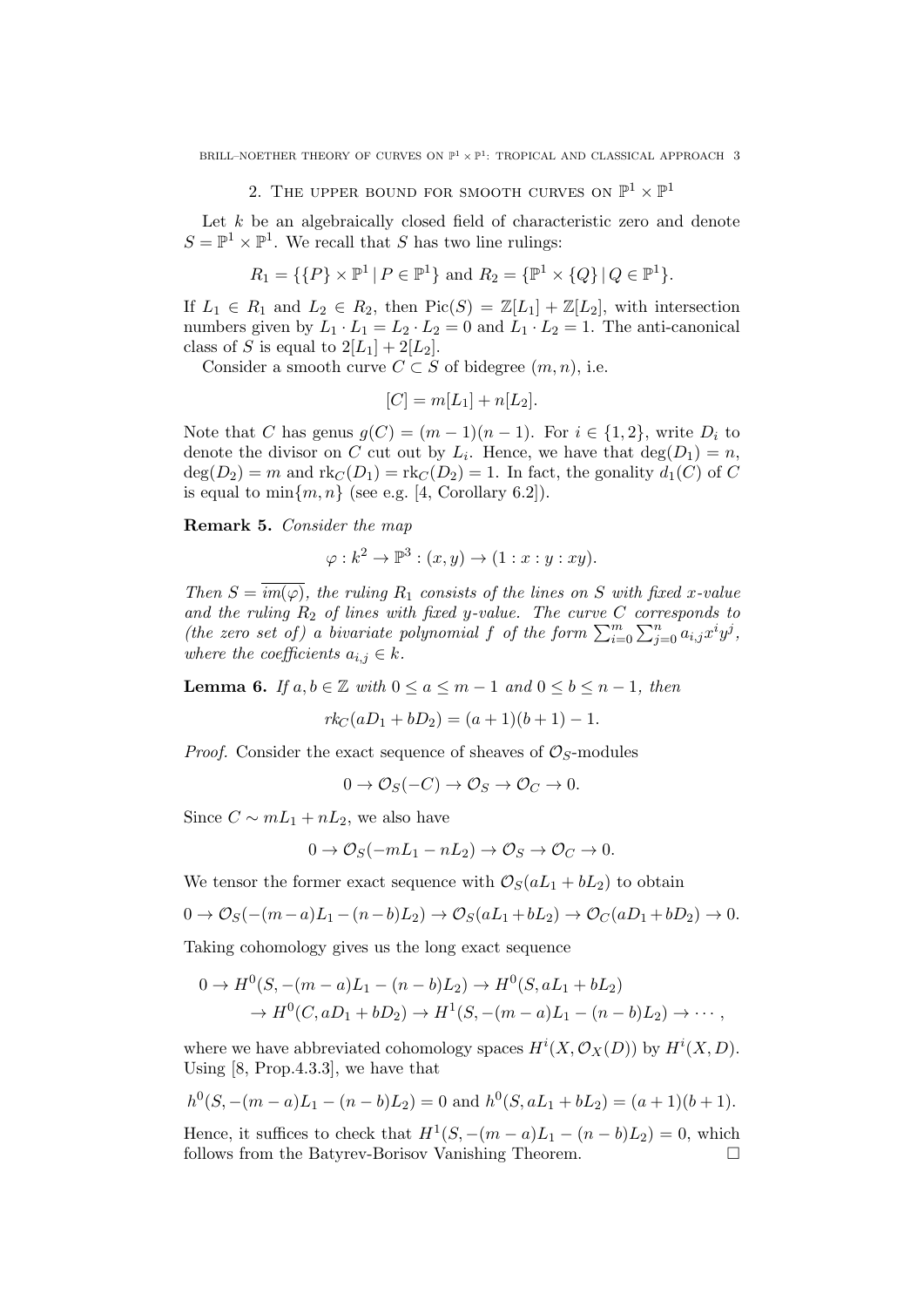**Remark 7.** In fact, there is an appropriate divisor  $D \sim aD_1 + bD_2$  such that

$$
H^{0}(C, D) = \langle x^{i}y^{j} | i = 0, \ldots, a; j = 0, \ldots, b \rangle.
$$

Here, x and y are viewed as functions on C through the map  $\varphi$  defined in Remark 5. In particular, by the adjunction formula  $K_C = (K_S + C)|_C$ , we have that  $K_C \sim (m-2)D_1 + (n-2)D_2$ . So there is a canonical divisor on C such that

$$
H^{0}(C, K_{C}) = \langle x^{i}y^{j} | i = 0, \ldots, m-2; j = 0, \ldots, n-2 \rangle.
$$

In what follows, we use the notations  $I_r$  and  $\delta_r(m,n)$ , which have been introduced in Section 1.

**Lemma 8.** If  $0 < r < q$ , then  $d_r(C) \leq \delta_r(m, n)$ .

*Proof.* Fix an element  $(a, b, h) \in I_r$  that attains the minimum in the formula for  $\delta_r(m,n)$ , i.e.  $\delta_r(m,n) = an + bm - h$ . Let D be a divisor on C of the form  $aD_1 + bD_2 - E$ , where E is an effective divisor of degree h. Using Lemma 1, we have that

$$
rk_C(D) \geq rk_C(aD_1 + bD_2) - h = (a+1)(b+1) - 1 - h = r
$$

(if  $E$  is generic, then in fact equality holds), hence

$$
d_r(C) \le \deg(D) = an + bm - h = \delta_r(m, n).
$$

 $\Box$ 

**Remark 9.** The condition that the triple  $(a, b, h) \in I_r$  attains the minimum in the formula for  $\delta_r(m,n)$ , i.e.  $\delta_r(m,n) = an + bm - h$ , implies that  $(a,b)$ attains the maximum of the set

$$
\{(m-a-1)(n-b-1) | h := (a+1)(b+1) - 1 - r \ge 0\}.
$$

**Lemma 10.** Consider the subset  $I'_r \subset \mathbb{Z}^3$  of triples  $(a, b, h)$  satisfying  $0 \leq$  $a \leq m-2, 0 \leq b \leq n-2, 0 \leq h \leq \min\{a, b\}$  and  $r = (a+1)(b+1)-1-h$ . Then

$$
\delta_r(m, n) = \min\{an + bm - h \mid (a, b, h) \in I'_r\},\
$$

hence the minimum formula for  $\delta_r(m,n)$  is already attained on a strictly smaller subset  $I'_r \subset I_r$ .

*Proof.* Firstly, it suffices to restrict to the cases  $0 \le a < m - 1$  and  $0 \le$  $b < n-1$ . Indeed, the maximum in Remark 9 is at least 1 since  $(a, b)$  $(m-2, n-2)$  satisfies the condition on h for all  $0 < r < g$ , hence  $a \neq m-1$ and  $b \neq n - 1$ . There is a more geometric reason for this: if  $0 < r < g$ and a divisor D has rank r and degree  $d = d_r(C)$ , then D will have to be special (because of Riemann-Roch), hence it is contained in a canonical divisor  $K_C \sim (m-2)D_1 + (n-2)D_2$ .

Moreover, it suffices to consider  $0 \leq h \leq \min\{a, b\}$ . Indeed, assume for instance that  $h \ge a + 1$ . If  $b \ge 1$ , then we can replace b by  $b - 1$  and h by  $h - a - 1$ . This does not change the rank  $r = (a + 1)(b + 1) - 1 - h$ , but the degree d decreases by  $m - a - 1 > 0$ . If  $b = 0$ , then  $r = a - h < 0$ , a contradiction.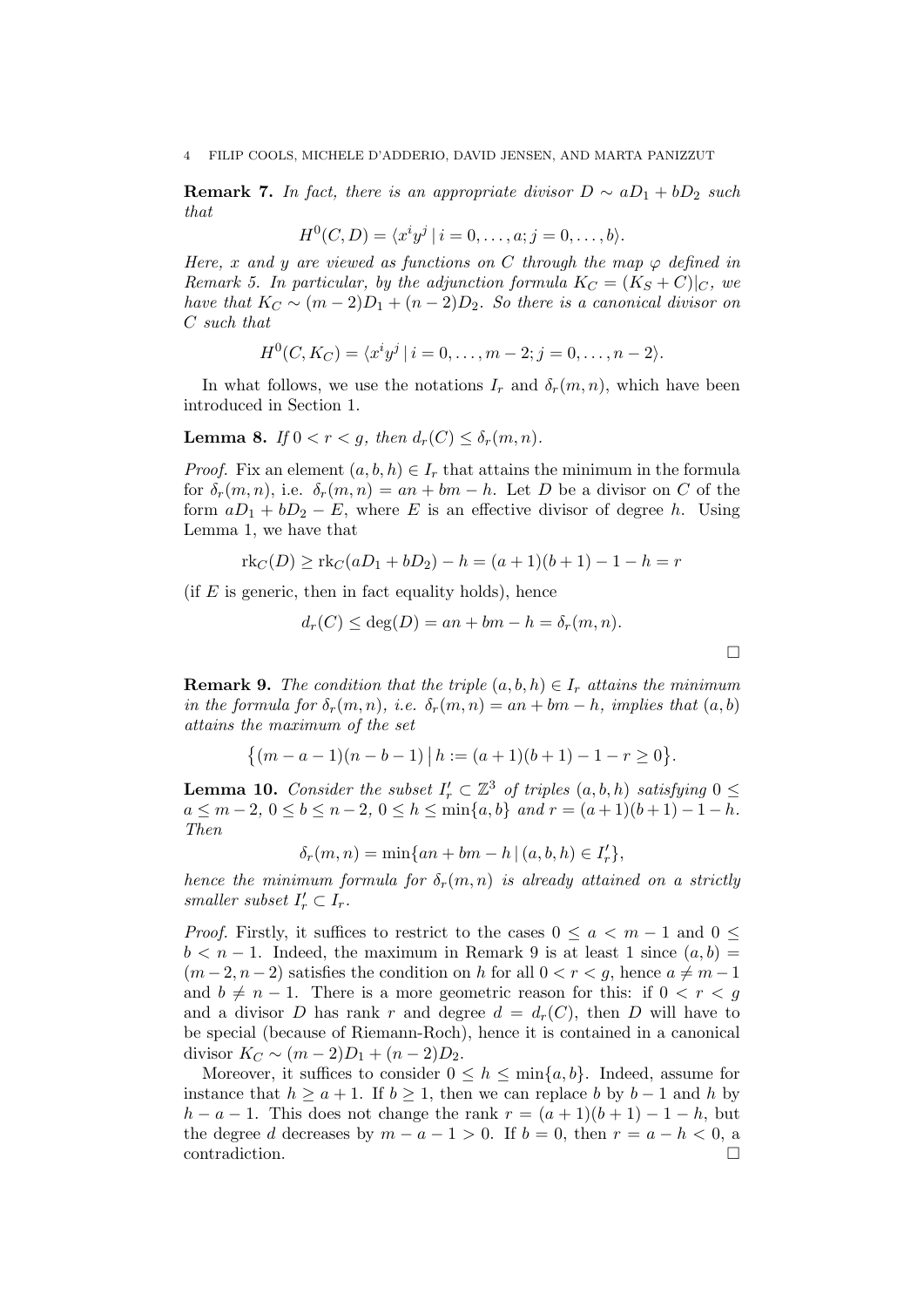BRILL–NOETHER THEORY OF CURVES ON  $\mathbb{P}^1 \times \mathbb{P}^1$ : TROPICAL AND CLASSICAL APPROACH 5

To end this section, we return to the alternative definition of the gonality sequence  $(d_r(C))_r$  as the smallest degrees of non-degenerate rational maps  $f: C \to \mathbb{P}^r$ . Let  $C \subset S$  be a bidegree- $(m, n)$  curve. Although we did not prove Theorem 2 yet, it will turn out that the linear systems  $g_d^r =$  $|aD_1 + bD_2 - E|$  on C, with  $(a, b, h) \in I_r$  attaining the minimum  $\delta_r(m, n) =$  $an + bm - h$ , are of smallest degree. These linear systems correspond to tangible rational maps  $f: C \to \mathbb{P}^r$ . Let's give an example.

**Example 11.** Take  $(m, n) = (5, 4)$ , so C has genus  $q = 12$ . Below, we present the maps with smallest degree to  $\mathbb{P}^r$  for  $r \in \{1, 2, 3\}$ . Hereby, we use the embedding  $C \subset S \subset \mathbb{P}^3$  from Remark 5.

• For  $r = 1$ , the minimum  $d_1(C) = 4$  is attained by  $(1, 0, 0) \in I_1$ . This triplet corresponds to the map

$$
f_1: C \to \mathbb{P}^1: (1: x: y: xy) \mapsto (1: x).
$$

• For  $r = 2$ , both  $(2, 0, 0)$  and  $(1, 1, 1)$  in  $I_2$  attain the minimum  $d_2(C) = 8$ . The first triplet corresponds to

$$
f_2: C \to \mathbb{P}^2 : (1 : x : y : xy) \mapsto (1 : x : x^2)
$$

while the second one corresponds to maps of the form

$$
f_2': C \to \mathbb{P}^2 : (1 : x : y : xy) \mapsto (x - x' : y - y' : (x - x')(y - y'))
$$
  
where  $P = \varphi(x', y') \in C$ .

• For  $r = 3$ , the minimum  $d_3(C) = 9$  is attained by  $(1, 1, 0) \in I_3$  which corresponds to the identity map

$$
f_3: C \to \mathbb{P}^3 : (1: x: y: xy) \mapsto (1: x: y: xy).
$$

### 3. Characterization of reduced divisors on metric graphs

In the following two sections, we will use the theory of linear systems of divisors on metric graphs/tropical curves. For the definitions, we refer to  $[1, 2, 10, 16]$ . We will often use the terminology of chip firing (see e.g. [6, Remark 2.2]).

The notion of reduced divisors on metric graphs will play an important role in the proof of the theorem. We begin by recalling the definition given in [12,15]. Afterwards, we provide a new characterization of reduced divisors on metric graphs with arbitrary edge lengths.

**Definition 12.** Let  $\Gamma$  be a metric graph and X be a closed connected subset of Γ. Given  $p \in \partial X$ , the outgoing degree outdeg<sub>X</sub>(p) of X at p is defined as the maximum number of internally disjoint segments in  $\Gamma \setminus X$  with an open end in p. Let D be a divisor on Γ. A boundary point  $p \in \partial X$  is saturated with respect to X and D if  $D(p) \geq outdeg_X(p)$ , and non-saturated otherwise. A divisor D is p-reduced if it is effective in  $\Gamma \backslash \{p\}$  and each closed connected subset  $X \subseteq \Gamma \setminus \{p\}$  contains a non-saturated boundary point.

**Theorem 13.** Let  $\Gamma$  be a metric graph with vertex set  $V(\Gamma)$  (containing the topological vertices) and edge set  $E(\Gamma)$ . Let  $v \in V(\Gamma)$  and  $D \in Div(\Gamma)$ . Then D is v-reduced if and only if the following conditions are satisfied:

- (1) D is nonnegative on  $\Gamma \setminus \{v\};$
- (2) for all edges  $e \in E(\Gamma)$ , we have that  $\sum_{p \in e^{\circ}} D(p) \leq 1$ ;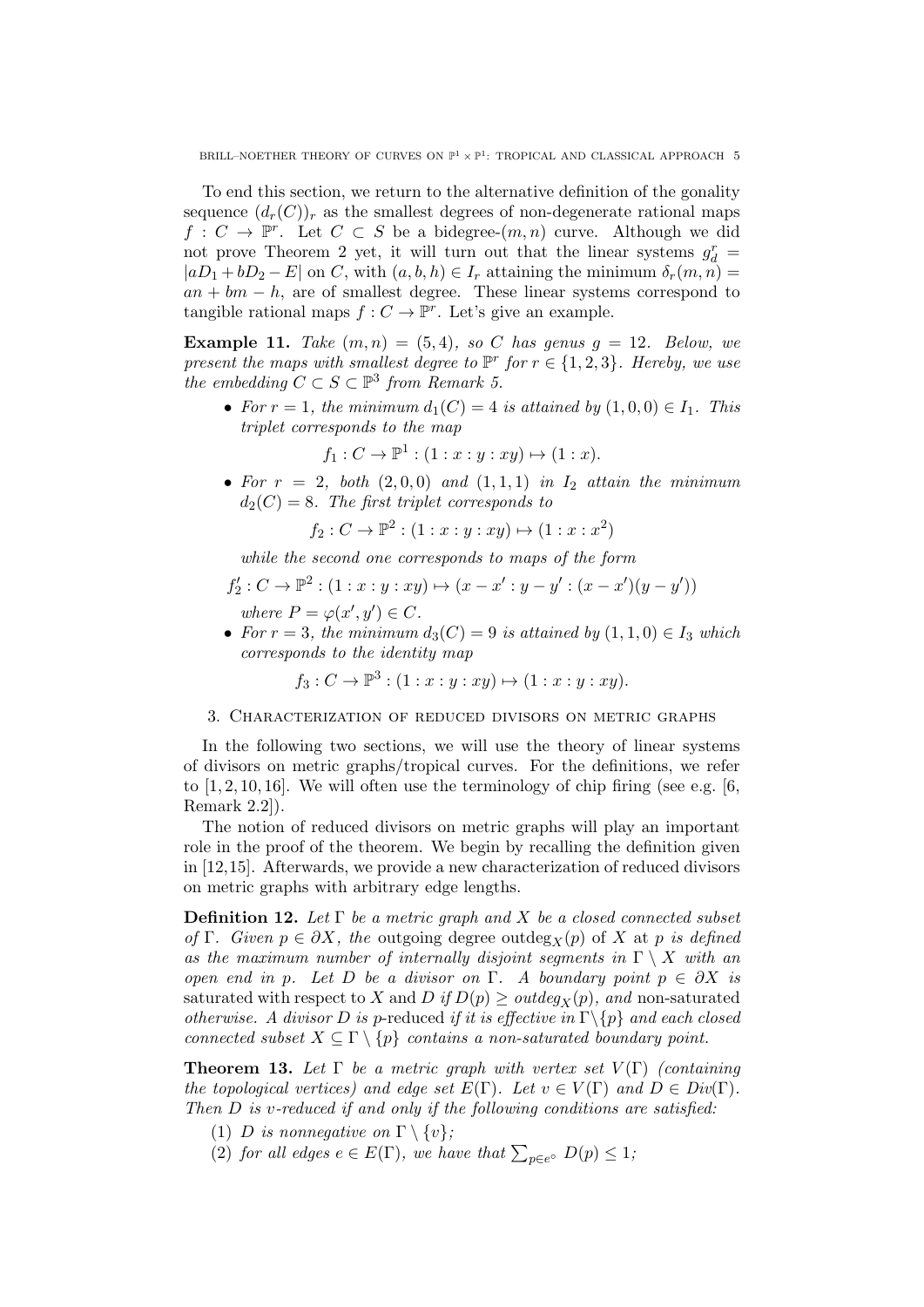(3) there is a total order  $\prec$  on  $V(\Gamma)$ 

such that 
$$
\tilde{D}(v_i) < \tilde{d}(v_i)
$$
 for all  $v_i \in V(\Gamma) \setminus \{v\}$ , where

$$
\tilde{D}(v_i) := D(v_i) + \sum_{\ell < i} \sum_{e = (v_\ell, v_i)} \sum_{P \in e^\circ} D(p) \quad \text{and}
$$

 $v = v_0 \prec v_1 \prec \ldots \prec v_r$ 

$$
\tilde{d}(v_i) := \sharp \{ e = (v_i, v_\ell) \in E(\Gamma) \mid \ell < i \};
$$

(4) moreover, for all  $v_i, v_j \in V(\Gamma) \setminus \{v\}$ : if  $v_i \prec v_j$  and

$$
D(v_j) + \sum_{\ell < i} \sum_{e = (v_j, v_\ell)} \sum_{p \in e^\circ} D(p) < \ \sharp\{e = (v_\ell, v_j) \in E(\Gamma) \, | \, \ell < i\},
$$

then

$$
\tilde{D}(v_i) \le D(v_j) + \sum_{\ell < i} \sum_{e = (v_j, v_\ell)} \sum_{p \in e^\circ} D(p).
$$

(The right hand side is smaller than or equal to  $\tilde{D}(v_i)$ .)

**Remark 14.** The order  $\prec$  in (3) is not unique. The condition (4) can be omitted, but we add it to limit the freedom of choice of the order  $\prec$ .

*Proof.* First, let's prove the 'only if' implication. So assume that  $D$  is vreduced. The condition (1) follows from the definition of reducedness. Condition (2) is also true: if  $\sum_{p \in e^{\circ}} D(p) > 1$ , we can construct a subset  $X \subset e^{\circ}$ such that outdeg<sub>X</sub> $(p) \ge D(p)$  for all  $p \in \partial X$  (so X does not burn). More precisely, if there exist two different points  $q, q'$  on  $e^{\circ}$  with  $D(q), D(q') \geq 1$ , take  $X = [q, q']$ ; otherwise take  $X = \{q\}$  with  $D(q) \geq 2$ . For finding a total order on the vertices that satisfies (3) and (4), we use Dhar's Burning Algorithm (see [15, Algorithm 2.5]). We start the fire at the sink  $v = v_0$ . By reducedness, the whole graph has to burn, so there should be a neighbor of  $v$ , say  $v_1$ , that burns. This means that

$$
D(v_1) + \sum_{e=(v_0, v_1)} \sum_{p \in e^{\circ}} D(p) < \sharp\{e = (v_0, v_1) \in E(\Gamma)\}.
$$

We can choose  $v_1$  in such a way that it satisfies the above inequality and that the left hand side is minimal. We define the total order on  $\{v_0, v_1\}$  by  $v_1 \prec v_0$ , hence both (3) and (4) are satisfied on  $\{v_0, v_1\}$ . We proceed by induction on the number of vertices on which the order  $\prec$  is already defined, so assume that  $v_0 \prec v_1 \prec \ldots \prec v_{i-1}$  and that the conditions (3) and (4) are satisfied. For  $v_i$ , we take a vertex that burns next, so if we take  $v_{i-1} \prec v_i$ , then  $\tilde{D}(v_i) < \tilde{d}(v_i)$ . Again, we can take  $v_i \in V(\Gamma) \setminus \{v_0, \ldots, v_{i-1}\}\$  such that  $\tilde{D}(v_i)$  is minimal. Hence conditions (3) and (4) are satisfied on  $\{v_0, \ldots, v_i\}$ .

For the 'if' implication, we have to show that the whole graph burns when we start the fire at v. We show that if the vertices  $\{v_0, v_1, \ldots, v_{i-1}\}\$  burn, then also  $v_i$  and all the edges  $e = (v_\ell, v_i)$  with  $\ell < i$  burn. Since  $\tilde{D}(v_i) < d\tilde{d}(v_i)$ and  $\sum_{p \in e^{\circ}} D(p) \leq 1$  for each edge  $e = (v_{\ell}, v_i)$  with  $\ell < i$ , there are less chips in  $v_i$  then there are edges  $e = (v_\ell, v_i)$  with  $\sum_{p \in e^\circ} D(p) = 0$ , so all these edges and  $v_i$  burn. Now also the edges  $e = (v_\ell, v_i)$  with  $\ell < i$  and  $\sum_{p \in e^\circ} D(p) = 1$ burn, since the fire comes from two directions.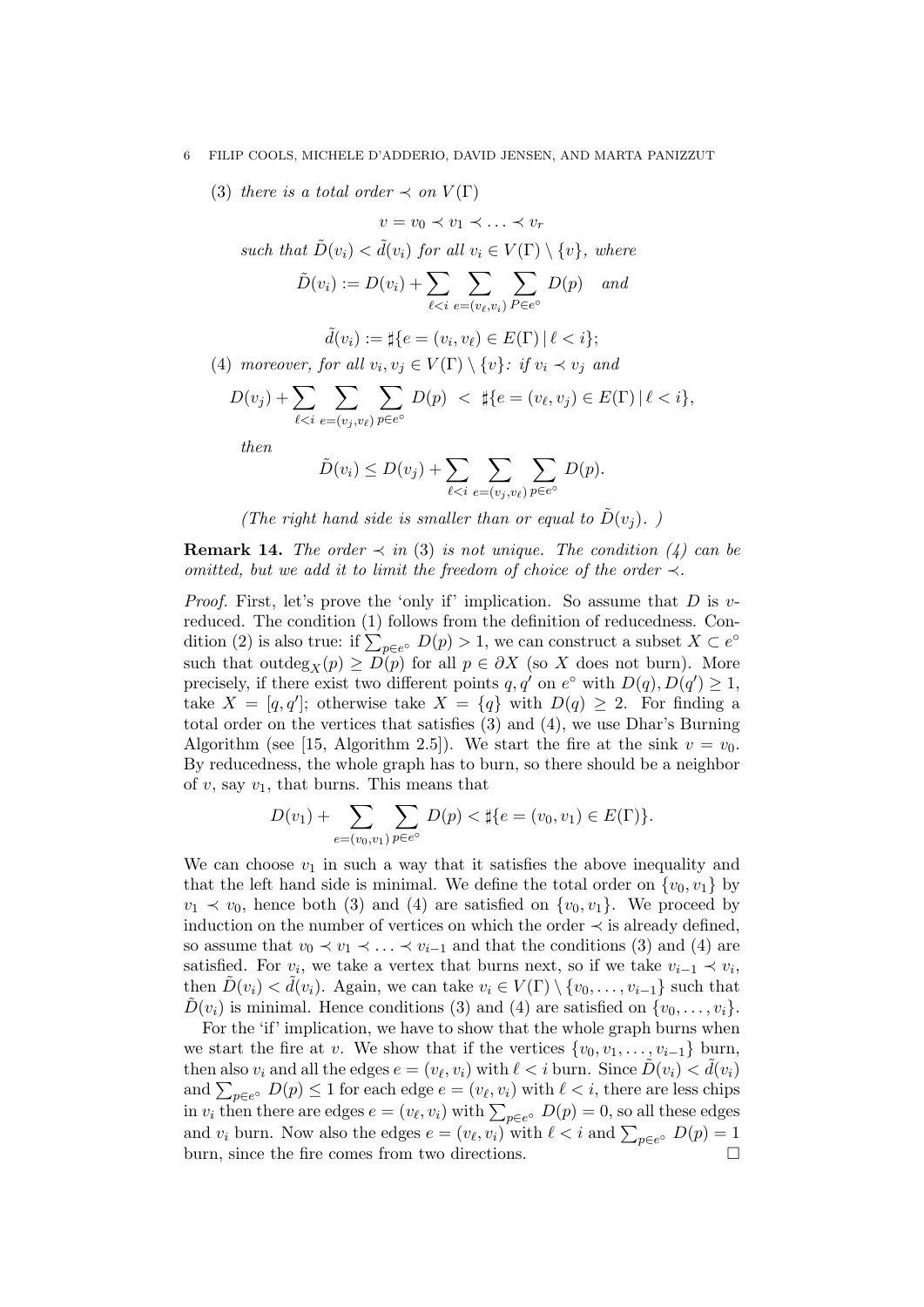**Example 15.** If we take  $\Gamma = K_d$ ,  $V(\Gamma) = \{v_1, \ldots, v_d\}$  and  $v = v_d$ , we get back [7, Lemma 17]: indeed, if we assume

$$
v = v_d \prec v_1 \prec v_2 \prec \ldots \prec v_{d-1},
$$

we have that

$$
\tilde{D}(v_i) < \tilde{d}(v_i) = i
$$

for all  $v_i \in V(\Gamma) \setminus \{v_d\}$ . Condition (4) implies that

$$
\tilde{D}(v_1) \leq \tilde{D}(v_2) \leq \ldots \leq \tilde{D}(v_{d-1}).
$$

**Example 16.** If  $\Gamma = K_{m,n}$  with  $V(\Gamma) = \{v_1, v_2, \dots, v_m, w_1, w_2, \dots, w_n\}$  and  $v = v_m$ , after a relabeling of the other vertices, we can assume that

$$
v_m \prec v_1 \prec \ldots \prec v_{m-1} \quad and \quad v_m \prec w_1 \prec w_2 \prec \ldots \prec w_n.
$$

Then

$$
\tilde{d}(v_j) = \sharp \{w_i \mid w_i \prec v_j\} \quad and \quad \tilde{d}(w_i) = \sharp \{v_j \mid v_j \prec w_i\}.
$$

Condition (4) implies that

$$
\tilde{D}(v_1) \leq \tilde{D}(v_2) \leq \ldots \leq \tilde{D}(v_{m-1})
$$
 and  $\tilde{D}(w_1) \leq \tilde{D}(w_2) \leq \ldots \leq \tilde{D}(w_n)$ .

Note that the conditions  $(1) - (2) - (3)$  imply that

$$
r_i := \tilde{D}(w_i) + 1 - \sharp \{ j \in \{ 1, 2, \dots, m - 1 \} \mid \tilde{D}(v_j) \leq i - 2 \} \leq 1.
$$

(The r-vector  $(r_1, \ldots, r_n)$  appears in [9].) Indeed, if  $v_j \prec w_i$  with  $j \in$  $\{1, \ldots, m-1\},\ then$ 

$$
\tilde{D}(v_j) \le \tilde{d}(v_j) - 1 \le i - 2,
$$

hence

$$
\tilde{D}(w_i) \le \tilde{d}(w_i) - 1
$$
\n
$$
= \sharp \{ j \in \{1, 2, \dots, m - 1\} \mid v_j \prec w_i \}
$$
\n
$$
\le \sharp \{ j \in \{1, 2, \dots, m - 1\} \mid \tilde{D}(v_j) \le i - 2 \}.
$$

**Remark 17.** If we define  $\tilde{D}(v) = D(v)$  (and  $\tilde{d}(v) = 0$ ) for the vertex v and  $\tilde{D} = \sum_{v \in V(\Gamma)} \tilde{D}(v)$ , then the divisors  $D, \tilde{D} \in Div(\Gamma)$  have the same degree, but  $\tilde{D}$  is supported on the vertices.

One could wonder whether the following statement is valid: if  $G$  is a regular graph (without loop edges) and  $\Gamma$  is the corresponding metric graph where all the edge lengths are equal to one, then  $rk_{\Gamma}(D) \leq rk_{G}(D)$ . By [12, Theorem 1.3], we have that  $rk_G(\tilde{D}) = rk_{\Gamma}(\tilde{D})$ . This statement would imply  $[1, Conjecture 3.14]$ , which predicts that the gonality sequences of  $G$ and  $\Gamma$  are equal. Unfortunately, there are counterexamples for the statement (personal communication with Jan Draisma and Alejandro Vargas).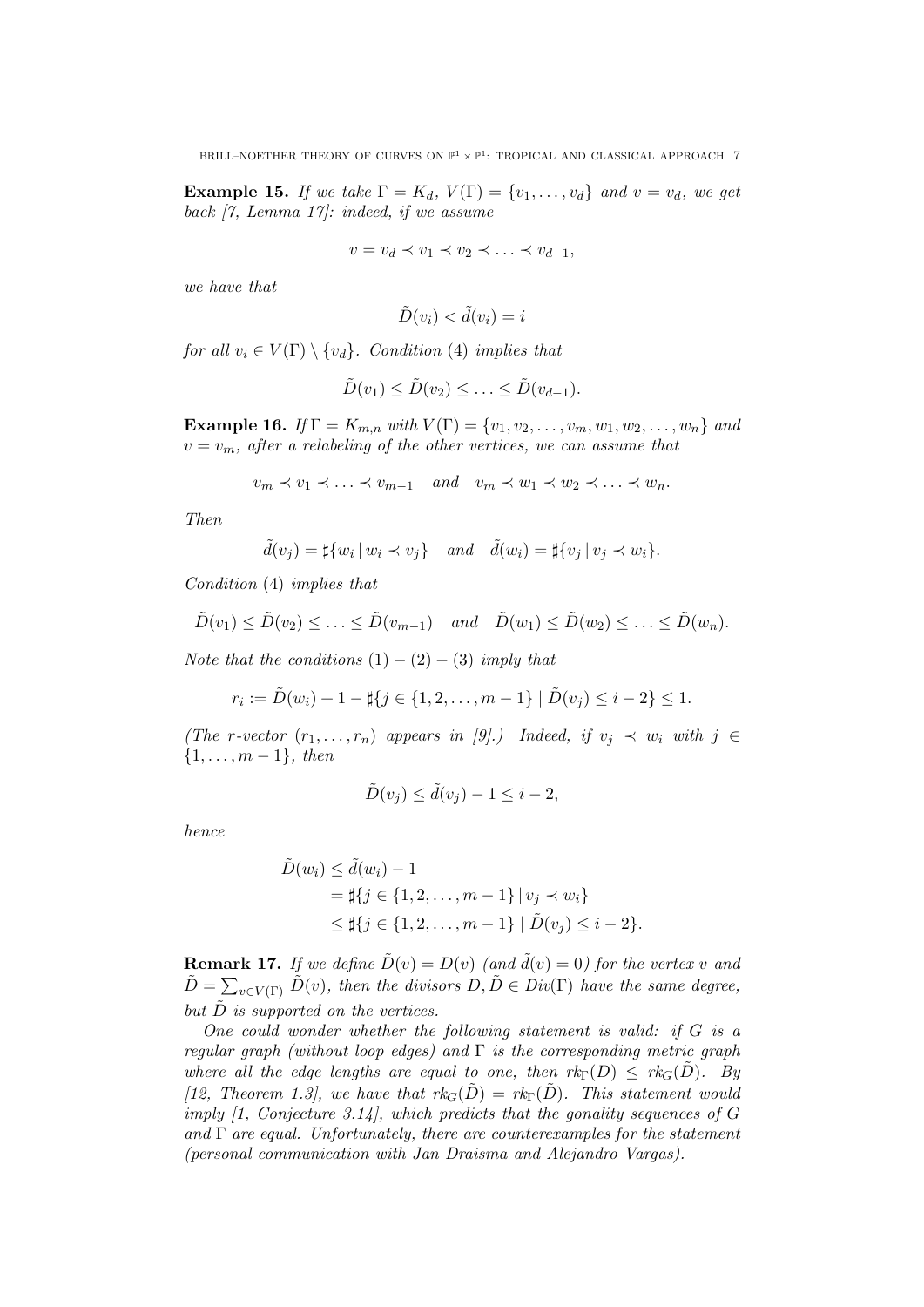### 4. The gonality sequence for metric complete bipartite graphs

In this section, we focus on the metric complete bipartite graph  $K_{m,n}$ with edge lengths  $l(e) = 1$ , and prove Theorem 4.

If  $m = 1$  or  $n = 1$ , then  $K_{m,n}$  is a tree and the theorem is obviously true. So we fix integers  $m, n > 1$  and denote the topological vertices of  $K_{m,n}$  by

 $v_1, \ldots, v_m, w_1, \ldots, w_n.$ 

We begin by proving an upper bound for the gonality sequence  $(d_r)_{r\geq 1}$ . To be precise, we show that the divisor  $\sum_{i=1}^{m} b(v_i) + \sum_{i=1}^{n} a(w_i)$  on  $K_{m,n}$ has degree  $an+bm$  and rank at least  $(a+1)(b+1)-1$ . Since for every point  $p \in K_{m,n}$ , we have that  $\text{rk}(D - p) \geq \text{rk}(D) - 1$ , we see that the minimum formula  $\delta_r(m,n)$  gives an upper bound for  $d_r(K_{m,n})$ .

In [9,  $\S2$ ], the authors provide an algorithm to compute the rank of a divisor D on the discrete complete bipartite graph  $K_{m,n}$ . The algorithm takes a divisor as input. Step zero consists of computing the  $v_m$ -reduced divisor D' equivalent to it. If  $D'(v_m) < 0$ , then the divisor has rank -1. Otherwise the algorithm proceeds by taking a vertex  $w_i$  such that  $D'(w_i) = 0$ and by considering the divisor  $D_1 = D - (w_i)$ . Again, it computes the  $v_m$ reduced divisor  $D'_1$  linearly equivalent to  $D_1$ . If  $D'_1(v_m) < 0$ , then the algorithm stops, otherwise it iterates. The algorithm terminates after at most  $deg(D)$  steps. The rank of the divisor D is given by the number of steps minus one.

We use the algorithm to compute the rank of the divisor  $D = \sum_{i=1}^{m} b(v_i) +$  $\sum_{i=1}^{n} a(w_i)$  on the discrete complete bipartite graph. By [12, Theorem 1.3], the divisor D has the same rank on the complete bipartite graph  $K_{m,n}$  with edge lengths equal to one.

**Theorem 18.** The divisor  $\sum_{i=1}^{m} b(v_i) + \sum_{i=1}^{n} a(w_i)$  on  $K_{m,n}$  has degree  $an + bm$  and rank  $(a + 1)(b + 1) - 1$ .

*Proof.* We write the subsequent divisors appearing in the algorithm as  $D_{s,t}$ where  $1 \leq s \leq b+1$  and  $t \geq 0$ . In this way, we obtain a sequence of divisors:

 $D_{1,0}, D_{2,0}, \ldots, D_{b+1,0}, D_{1,1}, D_{2,1}, \ldots, D_{b+1,1}, D_{1,2}, \ldots$ 

At every step, we subtract the divisor  $(w_i)$  corresponding to the vertex with zero coefficient and smallest index i. The first two divisors are:

$$
D_{1,0} = D_{0,0} - (w_1) \sim \sum_{i=1}^{m-1} (b-1)(v_i) + (b+an-1)(v_m) + (m-1)(w_1)
$$
  

$$
m-1
$$

$$
D_{2,0} = D_{1,0} - (w_2) \sim \sum_{i=1}^{m-1} (b-2)(v_i) + (b+an-2)(v_m) + \sum_{i=1}^{2} (m-1)(w_i)
$$

At the step  $(s, t)$  with  $s \leq b$  and  $t \leq a$ , the divisor  $D_{s,t}$  is linearly equivalent to the following  $v_m$ -reduced divisor:

$$
\sum_{i=1}^{m-1} (b-s)(v_i) + ((a-t)n + b)(v_m) + \sum_{i=1}^{s} (m-1)(w_i) + \sum_{i=b+2}^{n} t(w_i).
$$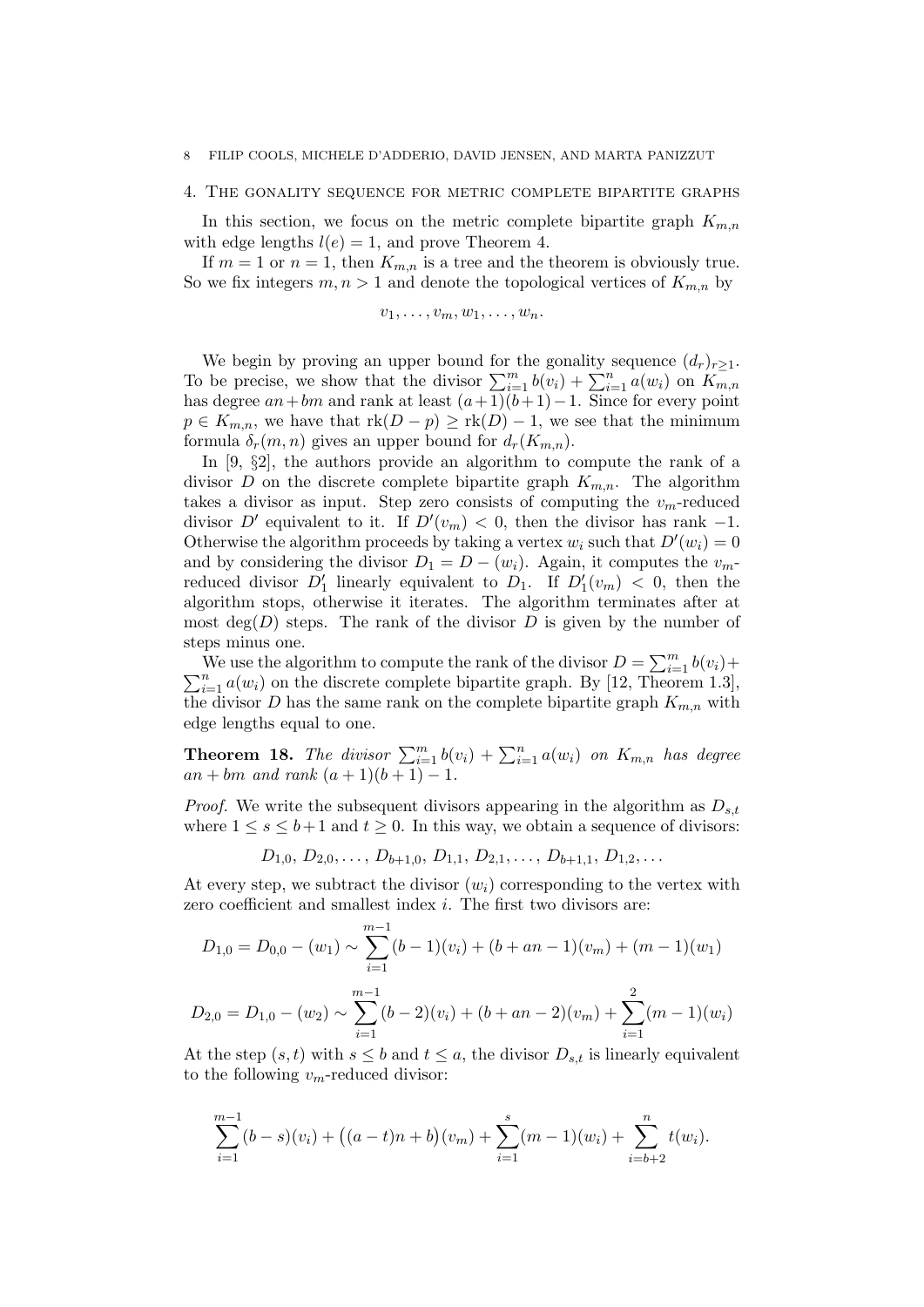At the step  $(b+1,t)$  with  $t \leq a$ , the divisor  $D_{b+1,t}$  is linearly equivalent to the following  $v_m$ -reduced divisor:

$$
\sum_{i=1}^{m-1} b(v_i) + (b + (a - t - 1)n)(v_m) + \sum_{i=b+2}^{n} (t + 1)(w_i).
$$

Therefore, at step  $(b, a)$ , we get

$$
D_{b,a} \sim b(v_m) + \sum_{i=1}^{b} (m-1)(w_i) + \sum_{i=b+2}^{n} a(w_i).
$$

At the following step, we obtain the divisor

$$
D_{b+1,a} \sim \sum_{i=1}^{m-1} b(v_i) + (b-n)(v_m) + \sum_{i=b+2}^{n} (a+1)(w_i),
$$

which is  $v_m$ -reduced and has negative coefficient at the vertex  $v_m$ . The algorithm terminates. Since we have made  $(a+1)(b+1)$  steps in total, the rank is  $(a+1)(b+1) - 1$ .

We are left with showing that the minimum formula also provides a lower bound. So, if we take  $(a, b, h) \in I_r$  so that it attains the minimum (hence  $(a, b)$  attains the maximum in Remark 9), then we need to show that each divisor D with  $\deg(D) \leq an + bm - h - 1$  has  $rk(D) < r$ .

Fix a divisor D with  $deg(D) \leq an + bm - h - 1$  and assume that it is reduced with respect to  $v_m$ . By Theorem 13 there exists an ordering  $\prec$  on the vertices such that  $D(v) < d(v)$  for all  $v \in V(K_{m,n}) \setminus \{v_m\}$ , where

$$
\tilde{D}(v) = D(v) + \sum_{v' \prec v} \sum_{p \in (v, v')^{\circ}} D(p) \quad \text{and} \quad
$$

$$
\tilde{d}(v) = \sharp \{ e = (v, v') \in E(K_{m,n}) \mid v' \prec v \}.
$$

By relabeling if necessary, we may assume that

$$
v_m \prec v_1 \prec \cdots \prec v_{m-1}
$$
 and  $w_1 \prec \cdots \prec w_n$ .

**Lemma 19.** The ordering  $\prec$  can be chosen such that  $\hat{D}(v_i) = \hat{d}(v_i) - 1$ .

*Proof.* Suppose that a vertex  $v_i$  does not satisfy  $\tilde{D}(v_i) = \tilde{d}(v_i) - 1$ , hence  $D(v_i) < d(v_i) - 1$ . We may assume that  $v_i$  comes just after a vertex  $w_i$  in the order  $\prec$ . Indeed, since all the vertices v between  $w_j$  and  $w_{j+1}$  have the same value  $\tilde{d}(v)$ , we can order them by their value of  $\tilde{D}(v)$ . Below, we show that we can switch  $v_i$  and  $w_j$  in the order  $\prec$ . By repeatedly doing these kind of switches, we can make sure that  $D(v_i) = d(v_i) - 1$  for all i.

After switching  $v_i$  with  $w_j$ , the value of  $\tilde{d}(v_i)$  decreases by one and  $\tilde{d}(w_j)$ increases by one. If  $\sum_{p \in (v_i, w_j)^{\circ}} D(p) = 1$ , the same happens for  $\tilde{D}(v_i)$  and  $\tilde{D}(w_j)$ , while if  $\sum_{p \in (v_i, w_j)^\circ} D(p) = 0$ , the values  $\tilde{D}(v_i)$  and  $\tilde{D}(w_j)$  remain unchanged. Hence, we will still get that  $\tilde{D}(v_i) < d(v_i)$  and  $\tilde{D}(w_j) < d(w_j)$ , so we are allowed to do the switch.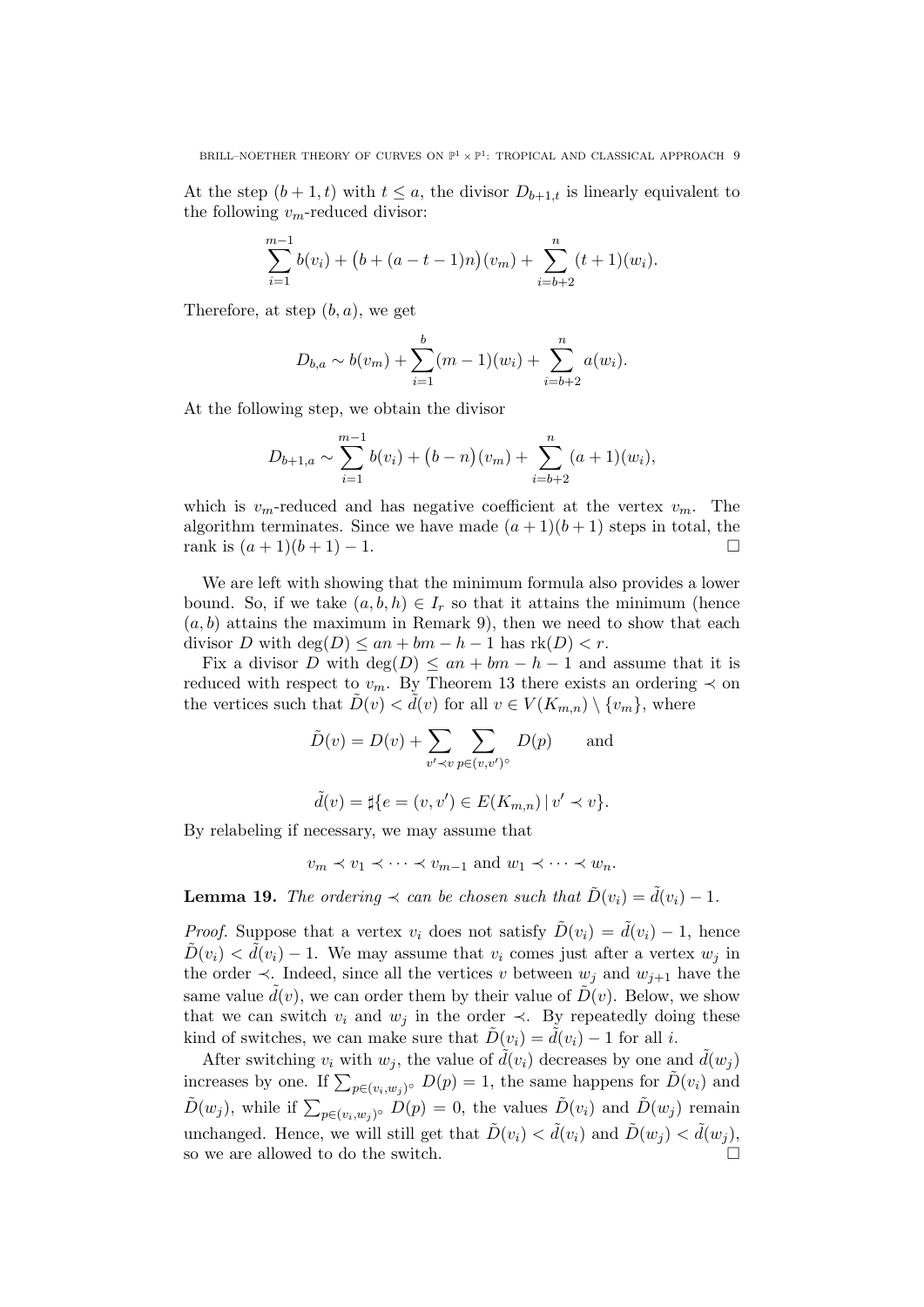If  $D(v_m) < r$ , we can already conclude that the rank of the divisor cannot be r, so assume  $D(v_m) \geq r$ .

We write

 $D(v_m) = An + B$ , with  $A, B \in \mathbb{Z}_{\geq 0}$  and  $0 \leq B \leq n - 1$ .

By chip-firing  $A + 1$  or A times from  $v_m$ , we obtain the divisors:

$$
D_1 = (B - n)(v_m) + \sum_{i=1}^n \Big[ \big(D(w_i) + A + 1\big)(w_i) + \sum_{v_j \prec w_i} \sum_{p \in (w_i, v_j)^{\circ}} D(p) (p) \Big] + \sum_{i=1}^{m-1} \Big[ D(v_i)(v_i) + \sum_{w_j \prec v_i} \sum_{p \in (v_i, w_j)^{\circ}} D(p) (p) \Big],
$$
  

$$
D_2 = B(v_m) + \sum_{i=1}^n \Big[ \big(D(w_i) + A\big)(w_i) + \sum_{v_j \prec w_i} \sum_{p \in (w_i, v_j)^{\circ}} D(p) (p) \Big] + \sum_{i=1}^{m-1} \Big[ D(v_i)(v_i) + \sum_{w_j \prec v_i} \sum_{p \in (v_i, w_j)^{\circ}} D(p) (p) \Big].
$$

We can conclude that  $rk(D) < r$  if we are able to construct an effective divisor  $E_1$  that satisfies the following conditions:

- the degree of  $E_1$  is at most  $r = (a+1)(b+1) b 1$ ,
- $E_1$  is supported on the vertices  $w_i$  and on the points p of supp $(D)$ with  $p \in (w_i, v_j)^\circ$  for  $v_j \prec w_i$ , and,
- $D_1 E_1$  is  $v_m$ -reduced with respect to the same ordering  $\prec$ ,

or, if we can construct an effective divisor  $E_2$  that satisfies:

- the degree of  $E_2$  is at most  $r = (a+1)(b+1) b 1$ ,
- $E_2$  is supported on the sink  $v_m$ , on the vertices  $w_i$  and on the points p of supp $(D)$  with  $p \in (w_i, v_j)^\circ$  for  $v_j \prec w_i$ ,
- the coefficient of  $E_2$  at  $v_m$  is  $B + 1$ , and,
- $D_2 E_2$  is  $v_m$ -reduced with respect to the same ordering  $\prec$ .

Indeed, if such a divisor  $E_i$  can be constructed (with  $i \in \{1,2\}$ ), then the divisor  $D_i - E_i$  is  $v_m$ -reduced and has a negative coefficient at  $v_m$ . Therefore, by the definition of reduced divisors, there is no effective divisor equivalent with  $D_i - E_i \sim D - E_i$ , hence  $\text{rk}(D) < \text{deg}(E_i) \leq r$ .

We claim that it is always possible to construct an  $E_1$  or an  $E_2$  satisfying the conditions. In other words, when we add the principal divisor

$$
-n(v_m) + \sum_{i=1}^{n} (w_i)
$$

to D until it either has a negative value at  $v_m$ , or one time before that, then (at least) one of the two resulting divisors is  $v_m$ -reduced after subtracting an effective divisor of degree at most  $r = (a+1)(b+1) - b - 1$ .

For notational purposes, set  $\alpha_i := \tilde{D}(w_i) + A - (\tilde{d}(w_i) - 2)$  for each  $i \in \{1, \ldots, n\}$  and write  $x^+ := \max\{x, 0\}$  for any  $x \in \mathbb{R}$ . Then  $E_1$  can be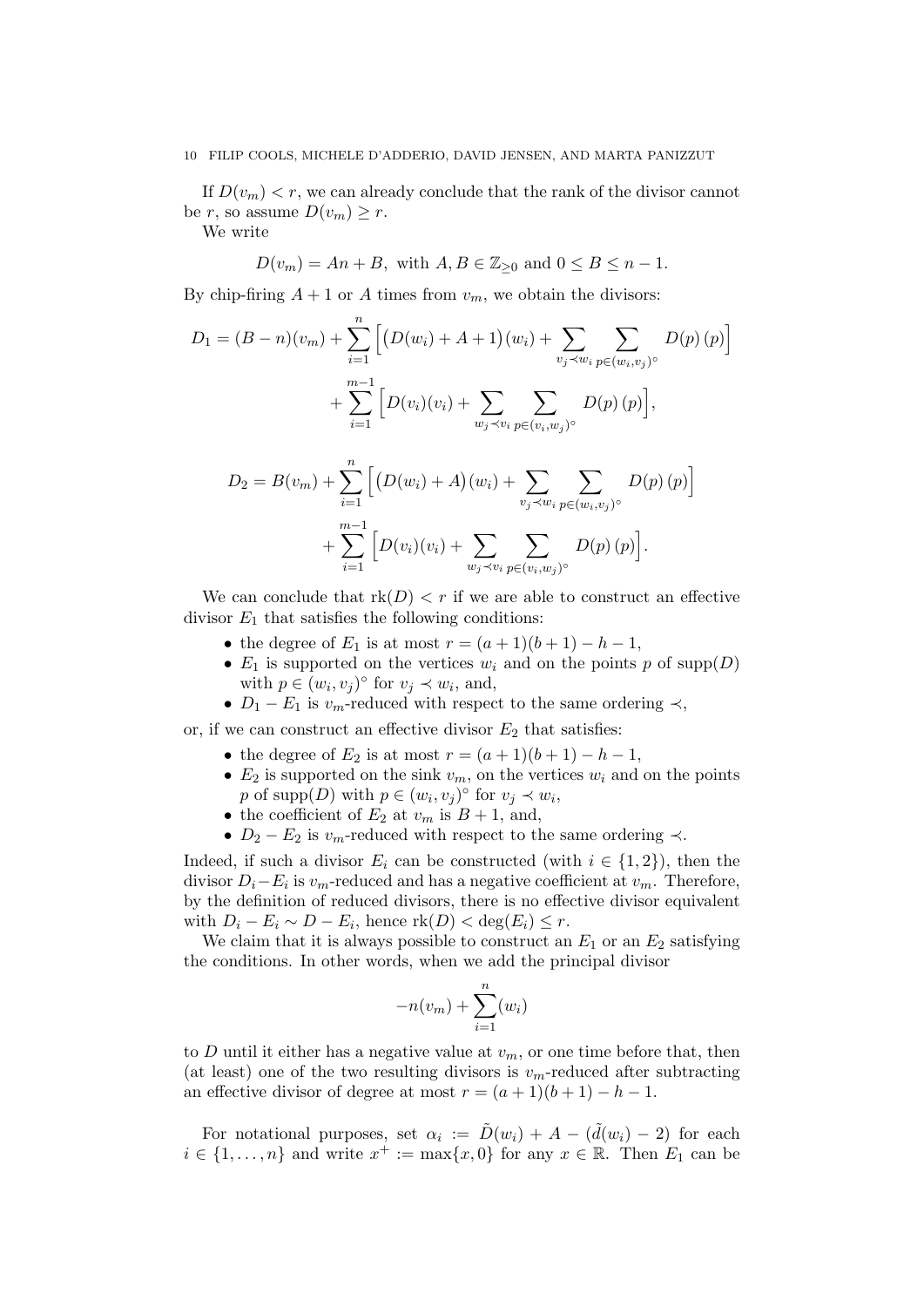constructed if

$$
\sum_{i=1}^{n} \alpha_i^+ \le (a+1)(b+1) - b - 1,
$$

while  $E_2$  can be constructed if

$$
B + 1 + \sum_{i=1}^{n} (\alpha_i - 1)^{+} \leq (a+1)(b+1) - b - 1.
$$

The sequence  $(\alpha_i)_{i=1,\dots,n}$  satisfies  $A+2-m \leq \alpha_i \leq A+1$  and  $\alpha_1 = A+1$ . Moreover, there is a formula for the sum  $\sum_{i=1}^{n} \alpha_i$ . Indeed, since

$$
mn = \sharp(E(K_{m,n})) = \sum_{v \in V(K_{m,n})} \tilde{d}(v) = \sum_{i=1}^{n} \tilde{d}(w_i) + \sum_{i < m} \tilde{d}(v_i),
$$

it follows that

$$
\sum_{i=1}^{n} \alpha_i = \sum_{i=1}^{n} \tilde{D}(w_i) - \sum_{i=1}^{n} \tilde{d}(w_i) + n(A+2)
$$
  
= 
$$
\sum_{i=1}^{n} \tilde{D}(w_i) + \sum_{i  
= 
$$
\sum_{i=1}^{n} \tilde{D}(w_i) + \sum_{i  
= 
$$
\deg(D) - D(v_m) + (m-1) - nm + n(A+2)
$$
  
= 
$$
(an + bm - h - 1) - (An + B) + (m - 1) - nm + n(A+2)
$$
  
= 
$$
an + bm - h + m + 2n - nm - B - 2.
$$
$$
$$

**Definition 20.** Given integer parameters  $m, n, a, b, h, A, B$ , we say that the sequence  $\alpha = (\alpha_i)_{i=1,\dots,n}$  satisfies the conditions (\*) if and only if

$$
A + 2 - m \le \alpha_i \le A + 1
$$

and

$$
\sum_{i=1}^{n} \alpha_i = an + bm - h + m + 2n - nm - B - 2.
$$

Hence, in order to show that  $rk(D) < r$ , it is sufficient to prove the following claim, which rephrases the existence of an effective divisor  $E_1$  or  $E_2$  into some property of the sequence  $(\alpha_i)_{i=1,\dots,n}$ .

Claim 21. Consider integers  $m, n, a, b, h, A, B \geq 0$  such that

$$
r := (a+1)(b+1) - 1 - h , 0 < r < (m-1)(n-1) ,
$$
  

$$
a \le m-1 , b \le n-1 , B \le n-1
$$

and such that  $(a, b)$  attains the maximal value of  $(m - a - 1)(n - b - 1)$ . Let  $\alpha = (\alpha_i)_{i=1,...n}$  be a sequence of integers satisfying the conditions (\*) and define

$$
t_1 := \sum_{i=1}^n \alpha_i^+
$$
 and  $t_2 := B + 1 + \sum_{i=1}^n (\alpha_i - 1)^+$ .

Then  $\min\{t_1, t_2\} \leq r$ .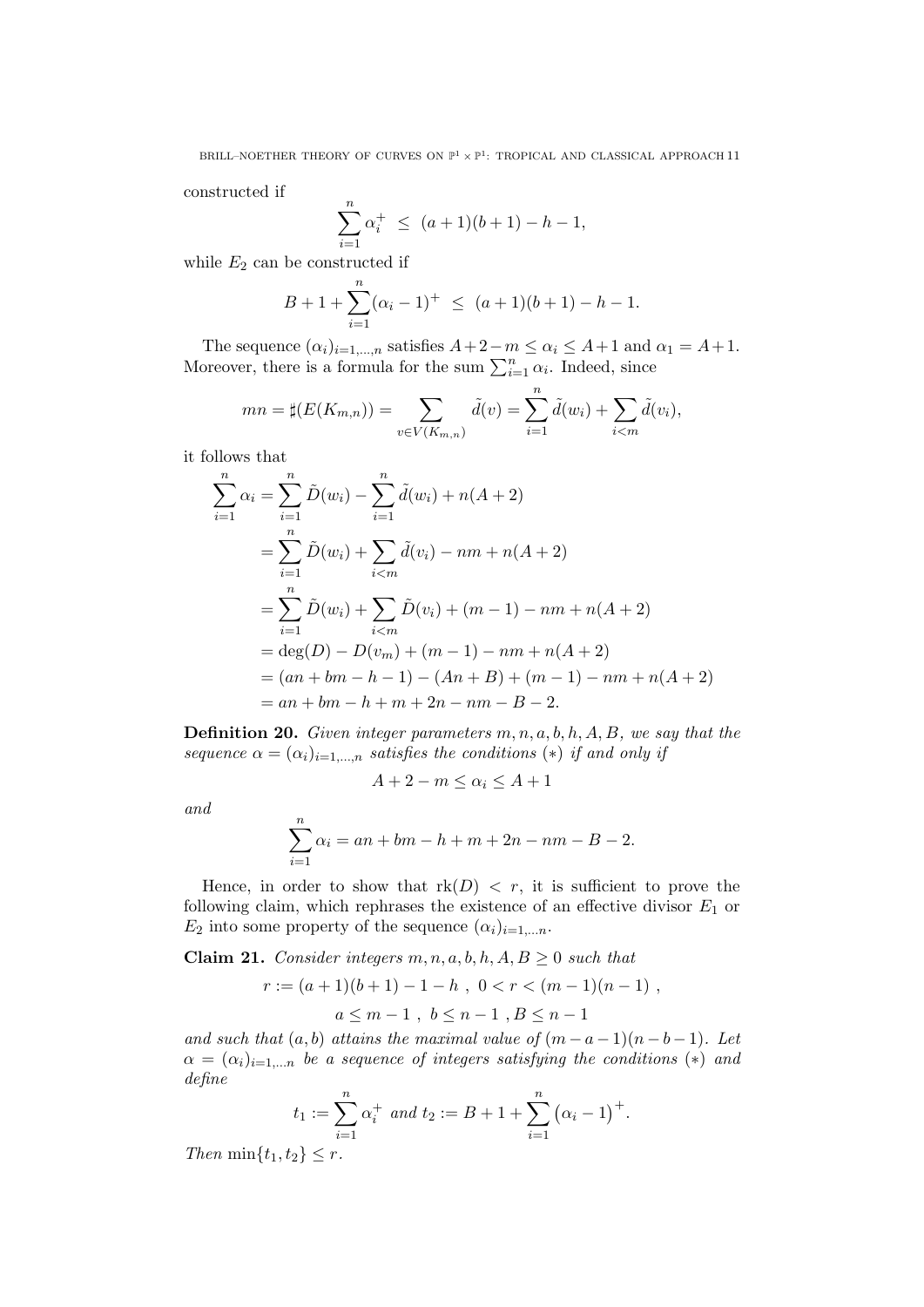**Lemma 22.** If  $A + 2 - m > 0$ , then Claim 21 holds.

*Proof.* Remark that  $(\alpha_i - 1)^+ = \alpha_i - 1$  for every i. We are going to show that  $t_2 \leq r$ . First, let's compute  $t_2$ :

$$
t_2 = \sum_{i=1}^{n} (\alpha_i - 1)^+ + B + 1 = \sum_{i=1}^{n} \alpha_i - n + B + 1 = an + bm - h + m + n - nm - 1
$$
  
So we have that

So we have that

$$
r-t_2 = ((a+1)(b+1) - b - 1) - (an + bm - h + m + n - nm - 1)
$$
  
=  $(n-a-1)(n-b-1).$ 

By hypothesis  $a \leq m-1$  and  $b \leq n-1$ , hence  $r-t_2 \geq 0$ .

From now on, we add the hypothesis  $A + 2 - m \leq 0$ . To prove the claim, we will proceed as follows: first we introduce a specific integer sequence, which we show to be the "worst-case scenario". Afterwards, we prove the claim for this particular sequence.

For each  $p \in \{1, \ldots, n\}$  and  $q \in \{A+2-m, \ldots, A\}$ , we define the sequence  $\beta^{(p,q)} = (\beta_i)$  as follows:

$$
(\triangle) \quad \beta_1 = \dots = \beta_p = A + 1, \quad \beta_{p+1} = q, \quad \beta_{p+2} = \dots = \beta_n = A + 2 - m.
$$

We want that the sequence  $\beta^{(p,q)}$  satisfies the same conditions (\*) as the sequence  $\alpha$ . In particular, we need that

$$
\sum_{i=1}^{n} \beta_i = an + bm - h + m + 2n - nm - B - 2.
$$

This equation allows us to compute  $p$  and  $q$ . Indeed, since

$$
\sum_{i=1}^{n} \beta_i = (A+1)p + q + (A+2-m)(n-p-1)
$$
  
=  $p(m-1) + (q - (A+2-m)) + n(A+2-m),$ 

it follows that

$$
(\Diamond) \quad p(m-1) + (q - (A + 2 - m)) = an + bm - h + m - An - B - 2.
$$

Since  $0 \leq q - (A + 2 - m) \leq m - 2$ , the parameters p and q are uniquely determined by Euclidean division of the right hand side of the equation  $(\Diamond)$ by  $m-1$ .

**Lemma 23.** Assume that  $A+2-m \leq 0$  and let  $\alpha = (\alpha)_{i=1,...,n}$  be a sequence of integer numbers that satisfies the conditions  $(*)$ . If p, q are the integers such that the sequence  $\beta^{(p,q)}$  satisfies  $\sum_{i=1}^{n} \beta_i = \sum_{i=1}^{n} \alpha_i$ , then

$$
\sum_{i=1}^{n} \alpha_i^+ \le \sum_{i=1}^{n} \beta_i^+ \quad and \quad \sum_{i=1}^{n} (\alpha_i - 1)^+ \le \sum_{i=1}^{n} (\beta_i - 1)^+
$$

*Proof.* If  $\sum_{i=1}^{n} \alpha_i^+ > \sum_{i=1}^{n} \beta_i^+$ , then  $\sharp\{i | \alpha_i > 0\} \geq p+1$  since  $\beta_1, \ldots, \beta_p$ reach the maximal value  $A + 1 > 0$ . This implies that

$$
\sum_{i=1}^{n} \alpha_i \ge \sum_{i=1}^{n} \alpha_i^+ + (n-p-1)(A+2-m) > \sum_{i=1}^{n} \beta_i^+ + (n-p-1)(A+2-m) \ge \sum_{i=1}^{n} \beta_i,
$$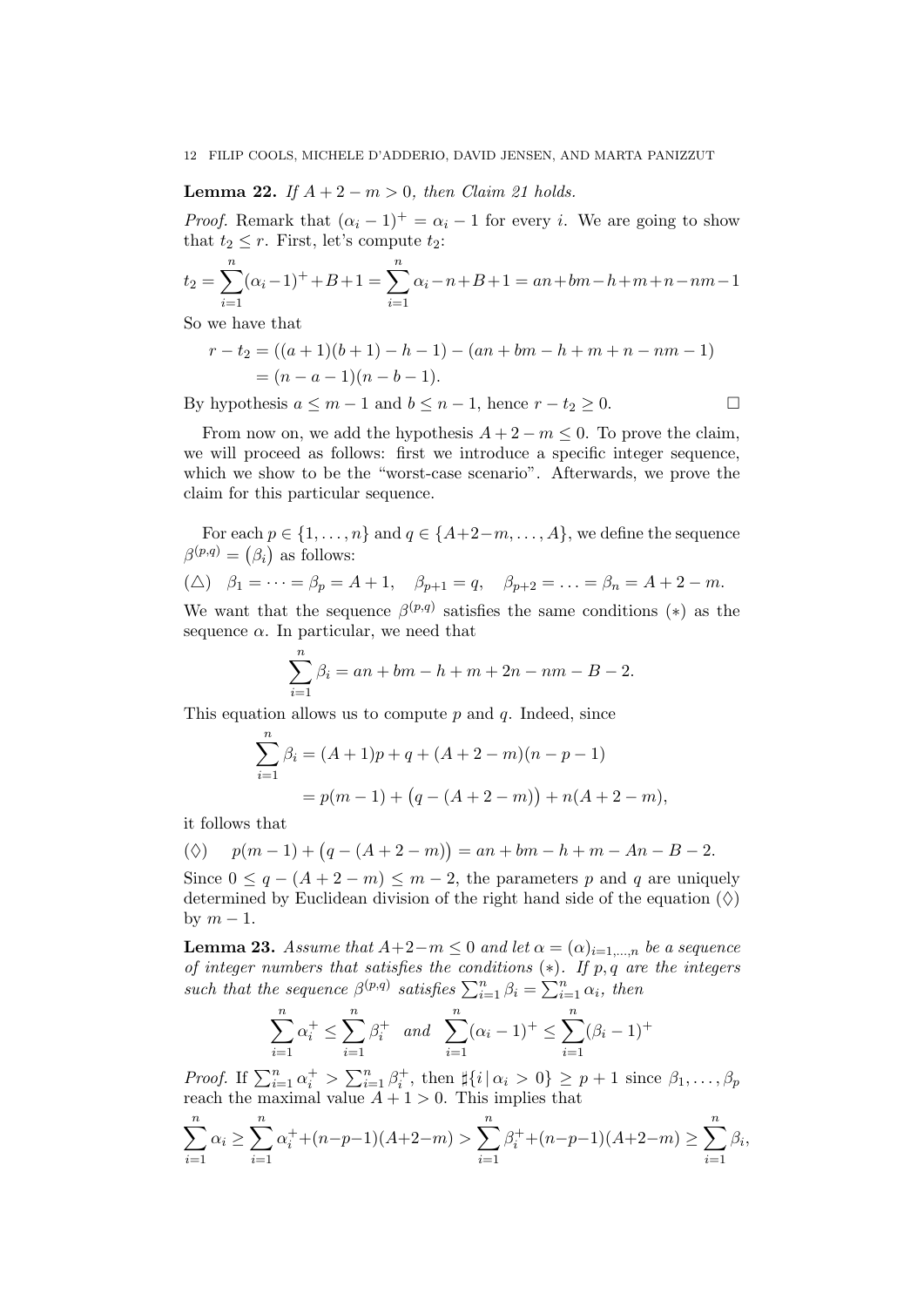a contradiction. Similarly, we can see that

$$
\sum_{i=1}^{n} (\alpha_i - 1)^+ \le \sum_{i=1}^{n} (\beta_i - 1)^+.
$$

 $\Box$ 

Now we are able to prove Claim 21.

*Proof.* Because of Lemma 23, the sequence  $\beta^{(p,q)}$  defined by  $(\triangle)$  maximizes  $\sum_{i=1}^{n} \beta_i^+$  and  $\sum_{i=1}^{n} (\beta_i - 1)^+$ . Therefore it is enough to check our claim for this kind of sequence. Recall that we may assume that  $A + 2 - m \leq 0$  by Lemma 22. We distinguish the following four cases:

- (1)  $q > 0$  and  $B < p$ ;
- (2)  $q > 0$  and  $B > p$ ;
- (3)  $q \leq 0$  and  $B < p$ ;
- (4)  $q \leq 0$  and  $B \geq p$ .

We will only handle the cases  $(1)$  and  $(2)$ ; the cases  $(3)$  and  $(4)$  can be treated in a similar way. Below, we use the following equality which directly follows from  $(\Diamond)$ :

$$
(\Diamond') \quad an + bm - h = An + pm + (q - (A + 2 - m) - (m - 2)) + (B - p).
$$

**Case (1)**. We are going to show that  $r - t_2 \geq 0$ . Since

$$
t_2 = \sum_{i=1}^{n} (\beta_i - 1)^+ + B + 1 = Ap + (q - 1) + B + 1 = Ap + q + B.
$$

and by using  $(\Diamond)$ , we obtain that

$$
r-t_2 = (m-a-1)(n-b-1) - (m-A-1)(n-p-1).
$$

Moreover, from  $(\Diamond')$ , by using that  $p < B$  and  $q - (A + 2 - m) \le m - 2$ , we get that

$$
(1) \t\t\t\tan + bm - h \le pm + An - 1.
$$

Now suppose that  $r - t_2 < 0$ , which is equivalent to

(2) 
$$
(m-a-1)(n-b-1) < (m-A-1)(n-p-1).
$$

By adding the inequalities (1) and (2), we have that

$$
(a+1)(b+1) - h - 1 \le (A+1)(p+1) - 3,
$$

hence  $(A + 1)(p + 1) - 1 - r \ge 0$ . Now Remark 9 implies

$$
(m-a-1)(n-b-1) \ge (m-A-1)(n-p-1),
$$

which contradicts our assumption.

**Case (2).** In this case, we want to show that  $r - t_1 \geq 0$ . Therefore, we first compute  $t_1$ :

$$
t_1 = \sum_{i=1}^{n} \beta_i^+ = (A+1)p + q.
$$

Using  $(\Diamond)$ , we find that

$$
r-t_1 = (m-a-1)(n-b-1) - (m-A-1)(n-p-1) + B - p.
$$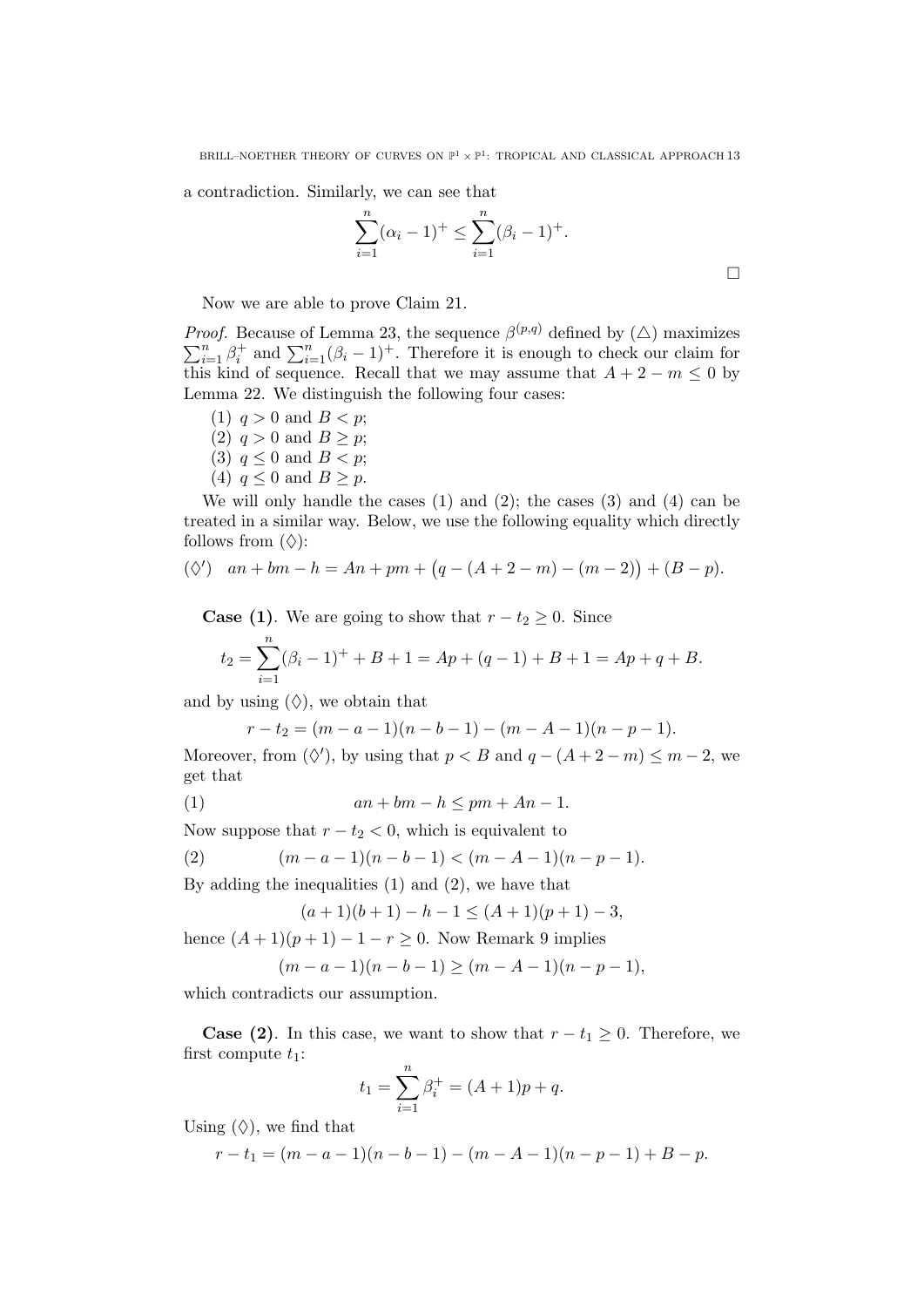From  $(\Diamond')$ , by using that  $q - (A + 2 - m) \le m - 2$ , we obtain

(3)  $an + bm - h \leq p(m-1) + An + B.$ 

Suppose that  $r - t_1 < 0$ , which means

(4)  $(m - a - 1)(n - b - 1) < (m - A - 1)(n - p - 1) - (B - p)$ 

By adding the inequalities (3) and (4), we obtain that

$$
(a+1)(b+1) - h - 1 \le (A+1)(p+1) - 1,
$$

thus  $(A + 1)(p + 1) - 1 - r \ge 0$ . By Remark 9, this implies

$$
(m-a-1)(n-b-1) \ge (m-A-1)(n-p-1),
$$

which contradicts our assumption since  $B \geq p$ .

 $\Box$ 

**Corollary 24.** Let C be a generic smooth curve of bidegree  $(m, n)$  on  $\mathbb{P}^1 \times \mathbb{P}^1$ . Then  $d_r(C) = \delta_r(m, n)$  for all  $0 < r < g(C) = (m - 1)(n - 1)$ .

Proof. As in Remark 5, consider a bivariate polynomial

$$
f = \sum_{i=0}^{m} \sum_{j=0}^{n} a_{i,j} x^{i} y^{j} \in k[x, y]
$$

defining a smooth curve of bidegree  $(m, n)$ . Moreover, consider distinct lines  $L_{1,i} \in R_1$  with  $i \in \{1, ..., m\}$ , defined by  $\ell_{1,i} := x - x_i = 0$ , and  $L_{2,i} \in R_2$ with  $j \in \{1, \ldots, n\}$ , defined by  $\ell_{2,j} := y - y_j = 0$ . The equation

$$
t \cdot f + \prod_{i=1}^m \ell_{1,i} \prod_{j=1}^n \ell_{2,j} \in k[[t]][x,y]
$$

defines a 1-parameter family of smooth curves of bidegree  $(m, n)$ . Its generic fiber is a smooth curve over  $k((t))$ . The family degenerates to the union of the  $m + n$  lines  $L_{1,i}$  and  $L_{2,i}$ , whose dual graph is the complete bipartite graph  $K_{m,n}$  with edge lengths  $l(e) = 1$ . By Baker's Specialization Lemma [1, Lemma 2.8], we know that linear systems on the generic fiber of the family specialize to linear systems on the graph  $K_{m,n}$ , and that the rank can only increase under specialization. Therefore, we obtain the following inequality for a generic bidegree- $(m, n)$  curve C over k (by semi-continuity of the gonality sequence [13, Proposition 3.4]):

$$
d_r(K_{m,n}) \leq d_r(C).
$$

By Theorem 4, the left hand side of this inequality equals  $\delta_r(m, n)$ . On the other hand, by Lemma 8, the right hand side is at most  $\delta_r(m,n)$ , so the statement follows.  $\hfill \square$ 

# 5. SHARPNESS FOR SMOOTH CURVES ON  $\mathbb{P}^1 \times \mathbb{P}^1$

In this last section, we are going to prove Theorem 2. We will start by giving a brief outline of the argument that Hartshorne [11] used to compute the gonality sequence of plane curves (see Theorem 1), since we are going to adapt his argument to curves on  $\mathbb{P}^1 \times \mathbb{P}^1$ .

Consider a smooth plane curve  $C \subset \mathbb{P}^2$ . Hartshorne's proof proceeds by induction on the degree d of C. If a divisor  $D$  on  $C$  is non-special, then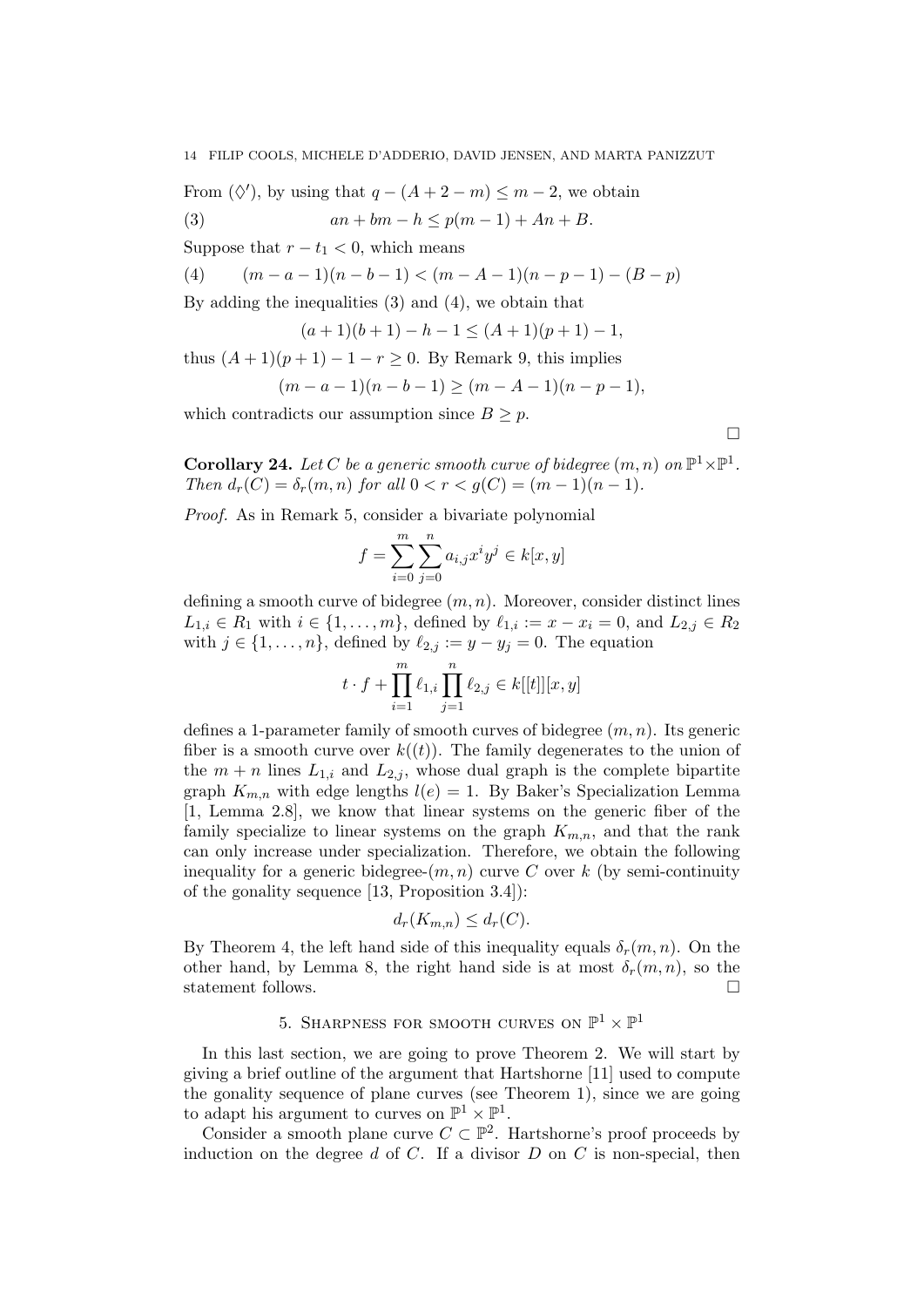its rank can be computed via Riemann-Roch, namely  $rk_C(D) = g + r$  with  $g = \frac{(d-1)(d-2)}{2}$  $\frac{2(1a-2)}{2}$ . If instead the divisor D is special, then it is contained in a plane curve C' of degree  $d-3$ , and one can derive a formula for its rank as a divisor on  $C$  in terms of its rank as a divisor on  $C'$ . The main issue with this argument is that there is no guarantee that the curve  $C'$  must be smooth. For this reason, Hartshorne developped the theory of generalized divisors on Gorenstein curves, see [11, Section 1] for further details. This approach has a secondary advantage: if one restricts to generalized divisors, it is not needed to impose the smoothness condition on the curve  $C$ . In fact, Hartshorne only assumes that  $C$  is irreducible, see [11, Theorem 2.1].

**Example 25.** Let C be an irreducible plane curve of degree  $d \geq 3$  with a node at P. Then the projection map  $f: C \to \mathbb{P}^1$  from P is non-degenerate and rational of degree d−2. However, the corresponding divisor  $D = H \cap C - 2P$ , where  $H \subset \mathbb{P}^2$  is a line, is not a generalized divisor (see [11, Example 1.6.1]). In fact, Hartshorne shows that C still satisfies  $d_1(C) = d - 1$ .

A natural question is whether Hartshorne's argument can be adapted to curves on some other surface  $S$ . Note that, if  $S$  is smooth, then any curve on S is Gorenstein. If any multiple of the canonical bundle  $K_S$  is effective, then the inductive procedure will not terminate, so we should assume that S is rational or ruled. This in itself is not much of a restriction: indeed, any curve can be embedded in a rational surface. However, at a crucial step in our argument we use the fact that, for any two effective curve classes C and F on S, the restriction  $F|_C$  is effective. The only rational surfaces with this property are  $\mathbb{P}^2$  and  $\mathbb{P}^1 \times \mathbb{P}^1$ .

Throughout, if D is a divisor on a curve C on  $S = \mathbb{P}^1 \times \mathbb{P}^1$ , we write  $D+(x, y)$  for the divisor class  $D+\mathcal{O}_C(x, y)$ . Our main result is the following.

**Theorem 26.** Let C be an irreducible curve of bidegree  $(m, n)$  on  $S =$  $\mathbb{P}^1 \times \mathbb{P}^1$ . Let D be a (generalized) divisor on C of rank  $r \geq 0$  and degree  $d \leq 2(mn-m-n)$ . Then we have that

$$
\deg(D) \ge \min\{am + bn - h \mid (a, b, h) \in I_r\} = \delta_r(m, n).
$$

Moreover, if D is of the form  $D = D' + (x, y)$  for some effective D' and  $x, y \geq 0$ 0, then the minimum in this expression can be taken over all  $(a, b, h) \in I_r$ such that  $a \geq y$  and  $b \geq x$ .

In other words, the divisors of smallest degree for a given rank are simply restrictions of line bundles from the ambient  $\mathbb{P}^1 \times \mathbb{P}^1$ , minus base points.

We start with the following observation.

**Lemma 27.** Let  $C$  be a curve on a smooth Fano surface  $S$ . The restriction map

$$
H^0(S, K_S + C) \to H^0(C, K_C)
$$

is an isomorphism.

*Proof.* Note that, by adjunction,  $K_C = (K_S + C)|_C$ . Now, consider the long exact sequence on cohomology

$$
H^0(S, K_S) \to H^0(S, K_S + C) \to H^0(C, K_C) \to H^1(S, K_S).
$$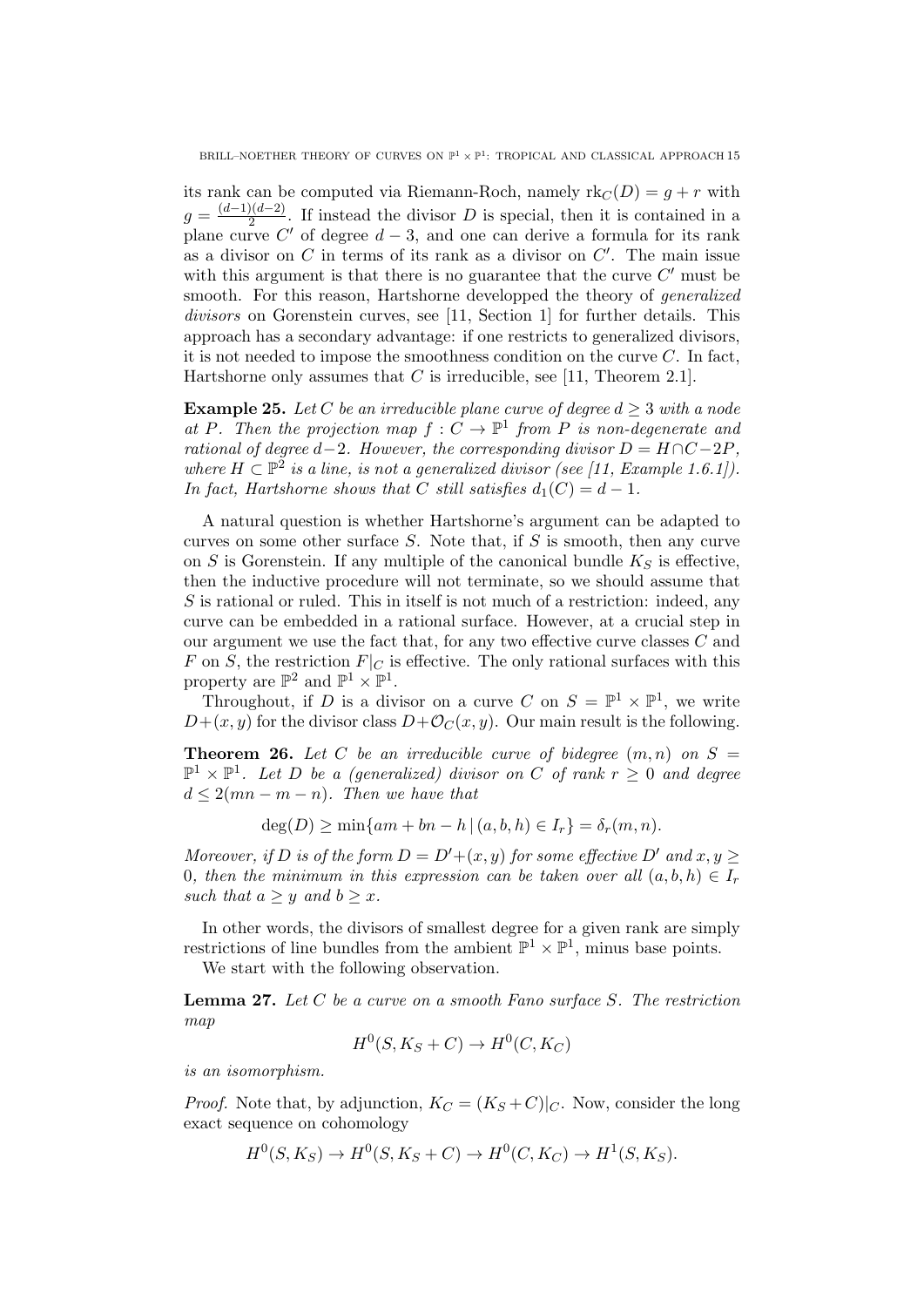Since  $K_S$  is anti-ample,  $H^0(S, K_S) = 0$ . By Serre duality,  $H^1(S, K_S) \cong$  $H^1(S, \mathcal{O}_S)$ , and  $H^1(S, \mathcal{O}_S) = 0$  because Fano varieties are simply connected. It follows that the center arrow is an isomorphism.

In other words, the canonical linear system on  $C$  is cut out by restrictions of curves in the class  $|K_S+C|$  to C.

We now prove an analogue of [11, Lemma 2.2] for curves on  $\mathbb{P}^1 \times \mathbb{P}^1$ . This lemma, which allows us to compute the ranks of divisors on curves in terms of the ranks of related divisors on curves of smaller bidegree, provides the key step in our inductive argument. In what follows, when  $X$  is clear from the context, we will use the notation  $H^{i}(\mathcal{F})$  to indicate the cohomology space  $H^i(X, \mathcal{F})$  of some sheaf  $\mathcal{F}$ . Similarly, the dimension  $h^i(X, \mathcal{F})$  will be abbreviated to  $h^i(\mathcal{F})$ .

**Lemma 28.** Let C be an irreducible curve of bidegree  $(m, n)$  on  $S = \mathbb{P}^1 \times \mathbb{P}^1$ and  $Z$  a closed subscheme of finite length of  $C$ . Let  $F$  be an effective curve of bidegree  $(e, f)$  with  $e \geq f$  and  $Z' = Z + C \cap F$ . Suppose that Z is contained in an irreducible curve  $C'$  of bidegree  $(m', n')$  with

$$
(m', n') = \begin{cases} (m-1, n) & \text{if } e \neq 0, \\ (m-1, n-1) & \text{if } e = 0 \end{cases}
$$

Then either  $Z'$  is non-special or

$$
h^{0}(\mathcal{L}_{C}(Z')) = (e+1)(f+1) - (m' + e - m + 1)(n' + f - n + 1) + h^{0}(\mathcal{L}_{C'}(Z + (m' + e - m, n' + f - n))).
$$

Proof. By Serre duality we have

 $h^0(\mathcal{L}_C(Z')) = h^1(\mathcal{L}_C(K_C-Z')) = h^1(\mathcal{L}_C(K_C-Z-F)) = h^1(\mathcal{I}_{Z,C}(K_C-F)).$ By adjunction, this last term can be written as

$$
h^{1}(\mathcal{I}_{Z,C}(K_C - F)) = h^{1}(\mathcal{I}_{Z,C}(K_S + C - F)).
$$

We have the exact sequence

$$
0 \to \mathcal{O}_S(-C) \to \mathcal{I}_Z \to \mathcal{I}_{Z,C} \to 0,
$$

which yields an exact sequence on cohomology

$$
H^1(\mathcal{O}_S(K_S - F)) \to H^1(\mathcal{I}_Z(K_S + C - F)) \to H^1(\mathcal{I}_{Z,C}(K_S + C - F)) \to H^2(\mathcal{O}_S(K_S - F)) \to H^2(\mathcal{I}_Z(K_S + C - F)) \to 0.
$$

Now, if  $F \cap C - K_C$  is an effective divisor on C, then  $\mathcal{L}_C(Z')$  is non-special. Note that every effective divisor on  $S$  is basepoint free, and therefore if  $F - K_S - C$  is an effective divisor on S, then  $F \cap C - K_C$  is an effective divisor on C. Hence we may assume that  $F - K_S - C$  is non-effective on S.

We first show that  $H^2(\mathcal{I}_Z(K_S+C-F))=0$ . We have the exact sequence

$$
H^1(\mathcal{O}_Z(K_S+C-F)) \to H^2(\mathcal{I}_Z(K_S+C-F)) \to
$$
  

$$
\to H^2(\mathcal{O}_S(K_S+C-F)) \to H^2(\mathcal{O}_Z(K_S+C-F)).
$$

Because Z is zero dimensional, both the left and right terms vanish, and we have

$$
H^2(\mathcal{I}_Z(K_S+C-F)) \cong H^2(\mathcal{O}_S(K_S+C-F)).
$$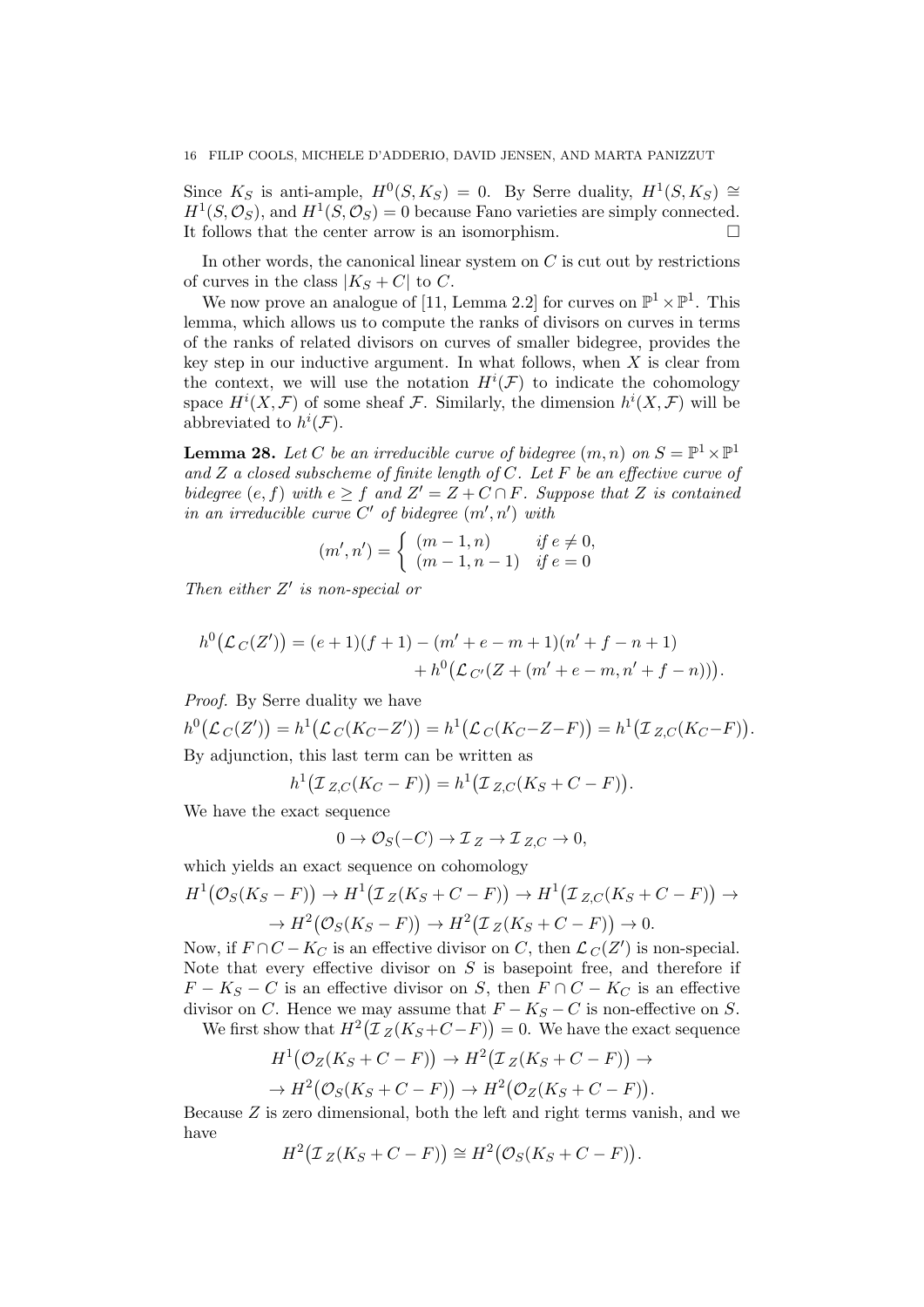By Serre duality,

$$
h^{2}(\mathcal{O}_{S}(K_{S}+C-F))=h^{0}(\mathcal{O}_{S}(F-C)).
$$

Since  $-K<sub>S</sub>$  is ample, if  $F - C$  is effective on S then  $F - K<sub>S</sub> - C$  would be effective as well. Since this is not the case, we see that  $h^0(\mathcal{O}_S(F-C))=0$ .

We now show that  $H^1(\mathcal{O}_S(K_S - F)) = 0$ . By Serre duality,

$$
h^1(\mathcal{O}_S(K_S-F))=h^1(\mathcal{O}_S(F)).
$$

Since  $-K<sub>S</sub>$  is ample and F is effective,  $F - K<sub>S</sub>$  is big. Every big divisor on S is nef, therefore we see that  $h^1(\mathcal{O}_S(F)) = 0$  by Kawamata-Viewheg vanishing.

From this, we conclude that

$$
h^{1}(\mathcal{I}_{Z,C}(K_{S}+C-F))=h^{1}(\mathcal{I}_{Z}(K_{S}+C-F))+h^{2}(\mathcal{O}_{S}(K_{S}-F)).
$$

We now run the same arguments on  $C'$ . We see that, again,

$$
h^{1}(\mathcal{I}_{Z,C'}(K_{S}+C-F))=h^{0}(\mathcal{L}_{C'}(Z+F-(C-C'))).
$$

and we have the exact sequence

$$
H^1(\mathcal{O}_S(K_S+C-C'-F)) \to H^1(\mathcal{I}_Z(K_S+C-F)) \to H^1(\mathcal{I}_{Z,C'}(K_S+C-F)) \to H^2(\mathcal{O}_S(K_S+C-C'-F)) \to H^2(\mathcal{I}_Z(K_S+C-F)) \to 0.
$$

As above, we have  $H^2(\mathcal{I}_Z(K_S+C-F))=0$ . To see that  $H^1(\mathcal{O}_S(K_S+F))$  $(C - C' - F)$  = 0, note that if  $e \neq 0$ , then  $C' + F - C$  is effective, and we obtain the vanishing for the same reason as above. If  $e = 0$ , then  $C' + F - C$ has bidegree  $(-1, -1)$ , and  $H^1(\mathcal{O}_S(-1, -1)) = 0$ . It follows that

$$
h^{1}(I_{Z,C'}(K_{S}+C-F)) = h^{1}(I_{Z}(K_{S}+C-F)) + h^{2}(O_{S}(K_{S}-F+(C-C'))).
$$

Putting this all together, we see that  $h^0(\mathcal{L}_C(Z'))$ 

$$
= h^{0}(\mathcal{L}_{C'}(Z + F - (C - C'))) + h^{2}(\mathcal{O}_{S}(K_{S} - F))
$$
  
\n
$$
- h^{2}(\mathcal{O}_{S}(K_{S} - F + (C - C')))
$$
  
\n
$$
= h^{0}(\mathcal{L}_{C'}(Z + F - (C - C'))) + h^{0}(\mathcal{O}_{S}(F)) - h^{0}(\mathcal{O}_{S}(F - (C - C')))
$$
  
\n
$$
= (e + 1)(f + 1) - (m' + e - m + 1)(n' + f - n + 1)
$$
  
\n
$$
+ h^{0}(\mathcal{L}_{C'}(Z + (m' + e - m, n' + f - n))).
$$

 $\Box$ 

We now prove the main theorem.

*Proof of Theorem 26.* We prove this by induction on the bidegree  $(m, n)$ . If either  $m$  or  $n$  is at most 1, then the result is trivial. We henceforth assume that both  $m$  and  $n$  are at least 2, and the result holds for all curves of bidegree  $(m', n')$  with  $m' \leq m$ ,  $n' \leq n$ , not both equal.

We may assume that  $D$  is special. By Lemma 27 there exist curves, possibly reducible and singular, of bidegree  $(m-2, n-2)$  containing D. Let  $|\mathcal{I}_D(m-2,n-2)|$  denote the linear system of all curves on S of bidegree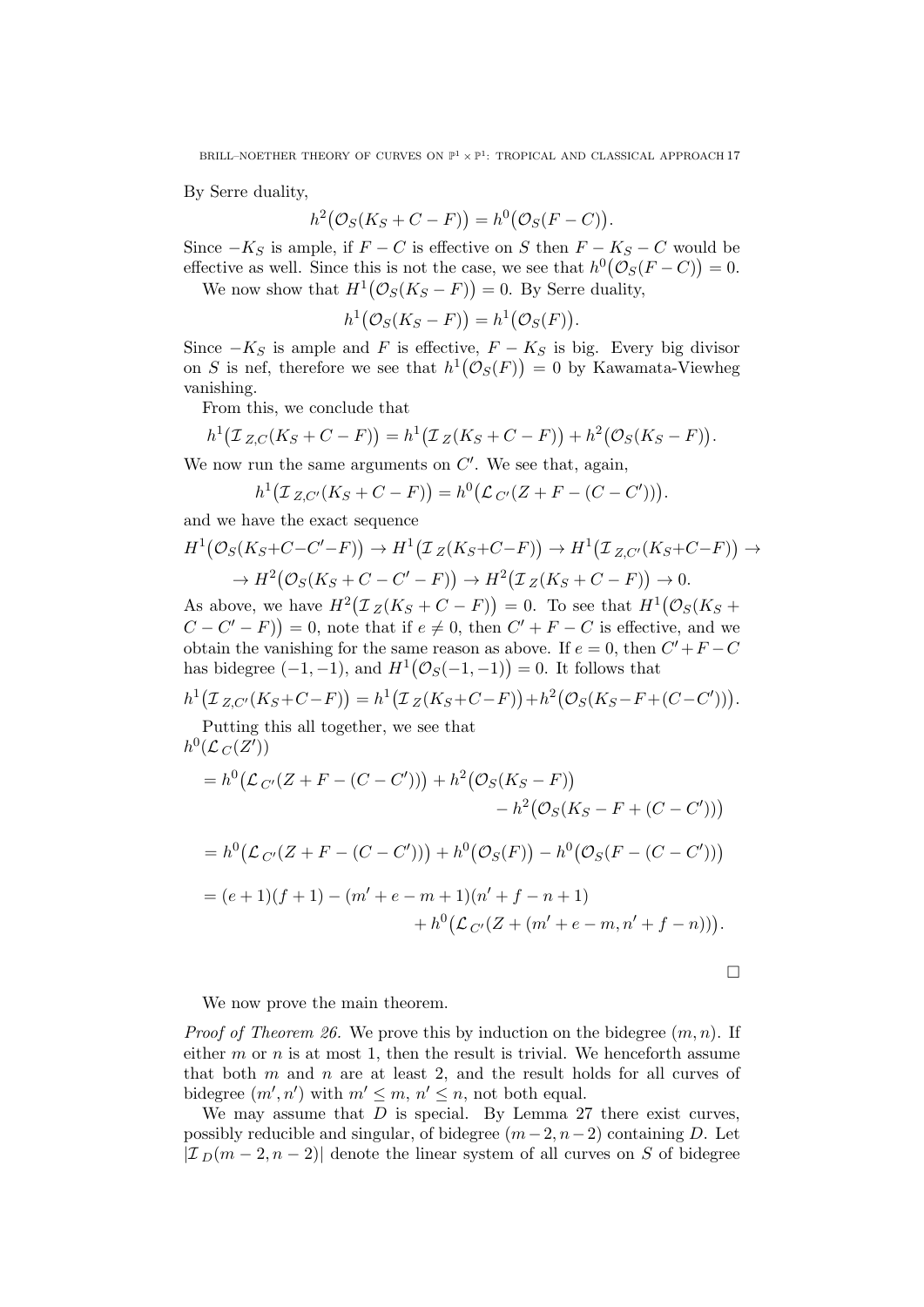$(m-2, n-2)$  containing D. Let the fixed component of this linear system be a curve F of bidegree  $(e, f)$ . Without loss of generality, we assume that  $e \geq f$ . Let D' be the scheme-theoretic union of D and  $C \cap F$ . Then D' is a closed subscheme of C of degree  $d' \geq d$ . By construction, all curves of bidegree  $(m-2, n-2)$  containing D contain D', so  $h^0(\mathcal{I}_D(m-2, n-2)) =$  $h^0(\mathcal{I}_{D'}(m-2,n-2))$ . This implies that  $h^1(\mathcal{L}_C(D)) = h^1(\mathcal{L}_C(D'))$ . By Riemann-Roch, therefore,  $h^0(\mathcal{L}_C(D)) = h^0(\mathcal{L}_C(D')) - (d' - d)$ . It therefore suffices to bound  $h^0(\mathcal{L}_C(D'))$ .

Now let  $D'' = D' - C \cap F'$ . We have an exact sequence

$$
0 \to \mathcal{I}_{D''}(-e, -f) \to \mathcal{I}_{D'} \to \mathcal{I}_{C \cap F, F} \to 0.
$$

Twisting and taking cohomology, this yields an exact sequence

$$
0 \to H^{0}(\mathcal{I}_{D''}(m - e - 2, n - f - 2)) \to H^{0}(\mathcal{I}_{D'}(m - 2, n - 2))
$$

$$
\to H^{0}(\mathcal{I}_{C \cap F, F}(m - 2, n - 2)).
$$

Since F is the fixed component of  $|\mathcal{I}_{D'}(m-2,n-2)|$ , the rightmost map is zero. It follows that the linear system  $\mathcal{I}_{D''}(m-e-2, n-f-2)$  has no fixed component. If  $e \neq 0$ , then adding arbitrary curves of bidegree  $(e + 1, f + 2)$ , we see that  $\mathcal{I}_{D''}(m-1,n)$  has no fixed component. By one of the Bertini theorems [18, p.30], the general member of  $|\mathcal{I}_{D''}(m-1,n)|$  is irreducible. If  $e = 0$ , then by a similar argument we see that  $|\mathcal{I}_{D''}(m-1,n-1)|$  has no fixed component and its general member is irreducible.

We first consider the case where  $e = 0$ . By the above,  $D''$  is contained in an irreducible curve C' of bidegree  $(m-1, n-1)$ . Then, by Lemma 28, we have

$$
h^{0}(\mathcal{L}_{C}(D')) = h^{0}(\mathcal{L}_{C'}(D'' + (-1,-1))) + 1.
$$

If  $D'' + (-1, -1)$  is non-effective, there is nothing to prove. If  $D'' + (-1, -1)$ is effective and non-special on  $C'$ , then

$$
h^{0}(\mathcal{L}_{C'}(D''+(-1,-1))) = d' - m - n + 2 - (m - 2)(n - 2) + 1,
$$

so

$$
h^{0}(\mathcal{L}_{C}(D')) = d' - m - n - (m - 2)(n - 2) + 4 = d' - (m - 1)(n - 1) + 1,
$$

so D' is non-special on C. Otherwise, if  $D'' + (-1, -1)$  is effective on C', then by induction we have

$$
d'-m-n+2 = \deg\left(\mathcal{L}_{C'}(D''+(-1,-1))\right) \ge \min_{(a,b,h)\in I_{r-1}} a(m-1)+b(n-1)-h.
$$

In other words, there exist constants  $a, b$ , and  $h$  such that

$$
d' \ge a(m-1) + b(n-1) - h + m + n - 2
$$

and

$$
(a+1)(b+1) - h = r.
$$

Letting  $a' = a + 1$ ,  $b' = b + 1$ , and  $h' = h + a + b + 2$ , we see that

$$
d' \ge a'm + b'n - h'
$$

and

$$
(a'+1)(b'+1) - h' = (a+1)(b+1) - h + 1 = r + 1.
$$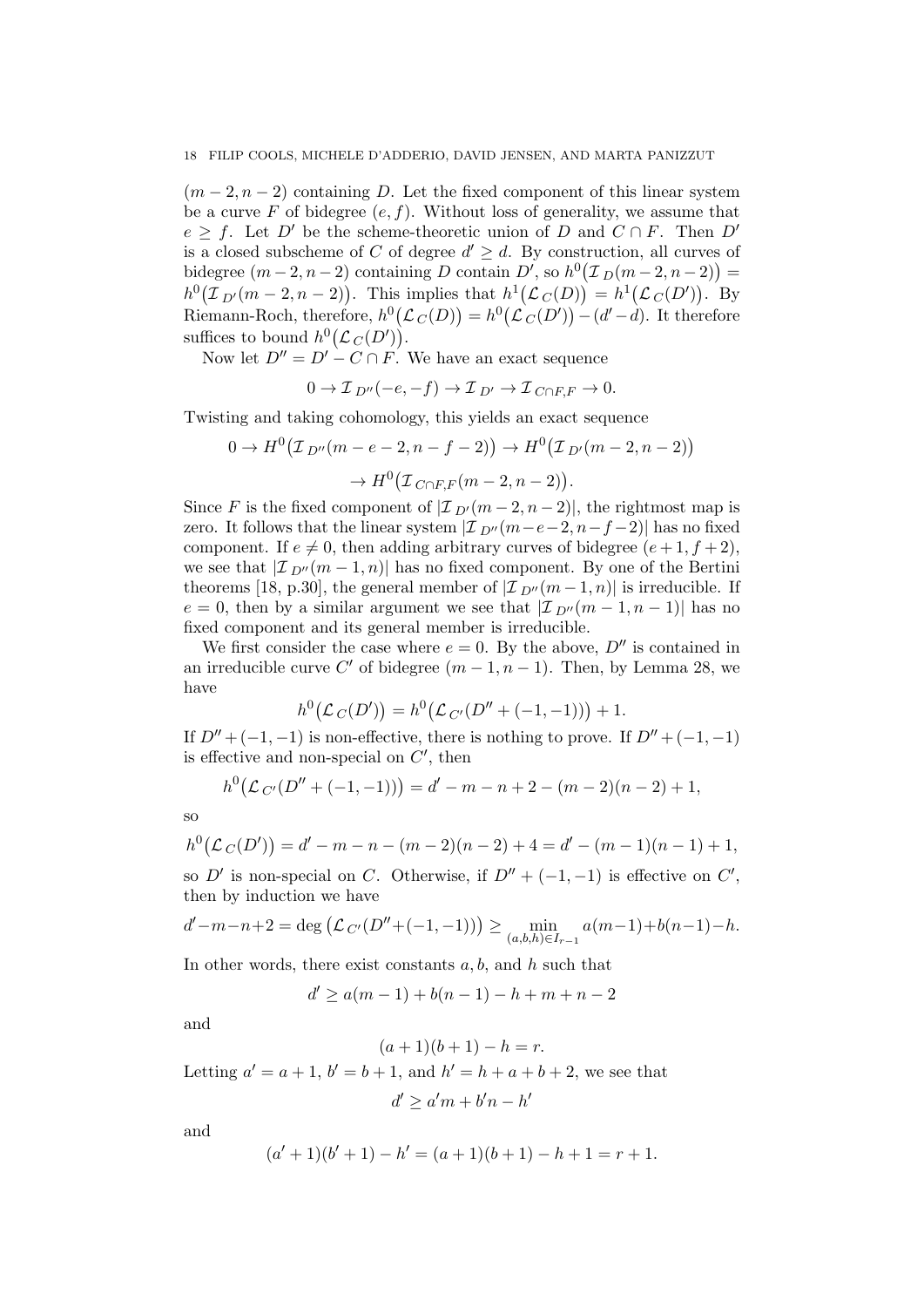BRILL–NOETHER THEORY OF CURVES ON  $\mathbb{P}^1 \times \mathbb{P}^1$ : TROPICAL AND CLASSICAL APPROACH 19

Hence

$$
d' \ge \min_{(a,b,h)\in I_r} am + bn - h.
$$

We now consider the case where  $e \neq 0$ . In this case,  $D''$  is contained in an irreducible curve C' of bidegree  $(m-1, n)$ . By Lemma 28, we have

$$
h^{0}(\mathcal{L}_{C}(D')) = h^{0}(\mathcal{L}_{C'}(D'' + (e - 1, f))) + f + 1.
$$

Note that  $D'' + (e - 1, f)$  is effective, since  $e > 0$ . If  $D'' + (e - 1, f)$  is non-special on  $C'$ , then

$$
h^{0}(\mathcal{L}_{C'}(D'' + (e - 1, f))) = d' - n - f - (m - 2)(n - 1) + 1,
$$

so

$$
h^{0}(\mathcal{L}_{C}(D')) = d' - n - (m - 2)(n - 1) + 2 = d' - (m - 1)(n - 1) + 1,
$$

and  $D'$  is non-special on  $C$ .

Otherwise, by induction we have

$$
d' - n - f = \deg (D'' + (e - 1, f)) \ge \min_{(a,b,h) \in I_{r-f-1}} a(m-1) + bn - h.
$$

In other words, there exist constants  $a, b$ , and  $h$  such that

$$
d' \ge a(m-1) + bn - h + n + f
$$

and

$$
(a+1)(b+1) - h = r - f.
$$

Note that  $a \ge f$ , hence  $h+a-f \ge 0$ . Let  $a'=a, b'=b+1$ , and  $h'=h+a-f$ . Then

$$
d' \ge a'm + b'n - h'
$$

and

$$
(a'+1)(b'+1) - h' = (a+1)(b+1) - h + (f+1) = r+1.
$$

Hence

$$
d' \ge \min_{(a,b,h)\in I_r} am + bn - h.
$$

Finally, notice that in both cases our choice for  $a'$  and  $b'$  do not decrease, so the inequalities  $a \geq y, b \geq x$  follow.

#### **REFERENCES**

- [1] M. Baker, Specialization of Linear Systems From Curves to Graphs. With an appendix by B. Conrad., Algebra Number Theory 2 (2008), no. 6, 613-653.
- [2] M. Baker and D. Jensen, Degeneration of Linear Series from the Tropical Point of View and Applications, Baker M., Payne S. (eds) Nonarchimedean and Tropical Geometry. Simons Symposia. Springer, Cham.
- [3] M. Baker and S. Norine, Riemann-Roch and Abel-Jacobi theory on a finite graph, Adv. Math. 215 (2007), 766-788.
- [4] W. Castryck and F. Cools, Linear pencils encoded in the Newton polygon, Int. Math. Res. Not. 10 (2017), 29983049.
- [5] C. Ciliberto, Alcune applicazioni di un classico procedimento di Castelnuovo, Sem. di Geom., Dipart. di Matem., Univ. di Bologna (1982-1983), 1743.
- [6] F. Cools, J. Draisma, S. Payne and E. Robeva, A tropical proof of the Brill-Noether Theorem, Adv. Math. 230 (2012), 759-776.
- [7] F. Cools and M. Panizzut, *The gonality sequence of complete graphs*, arXiv:1605.03749.